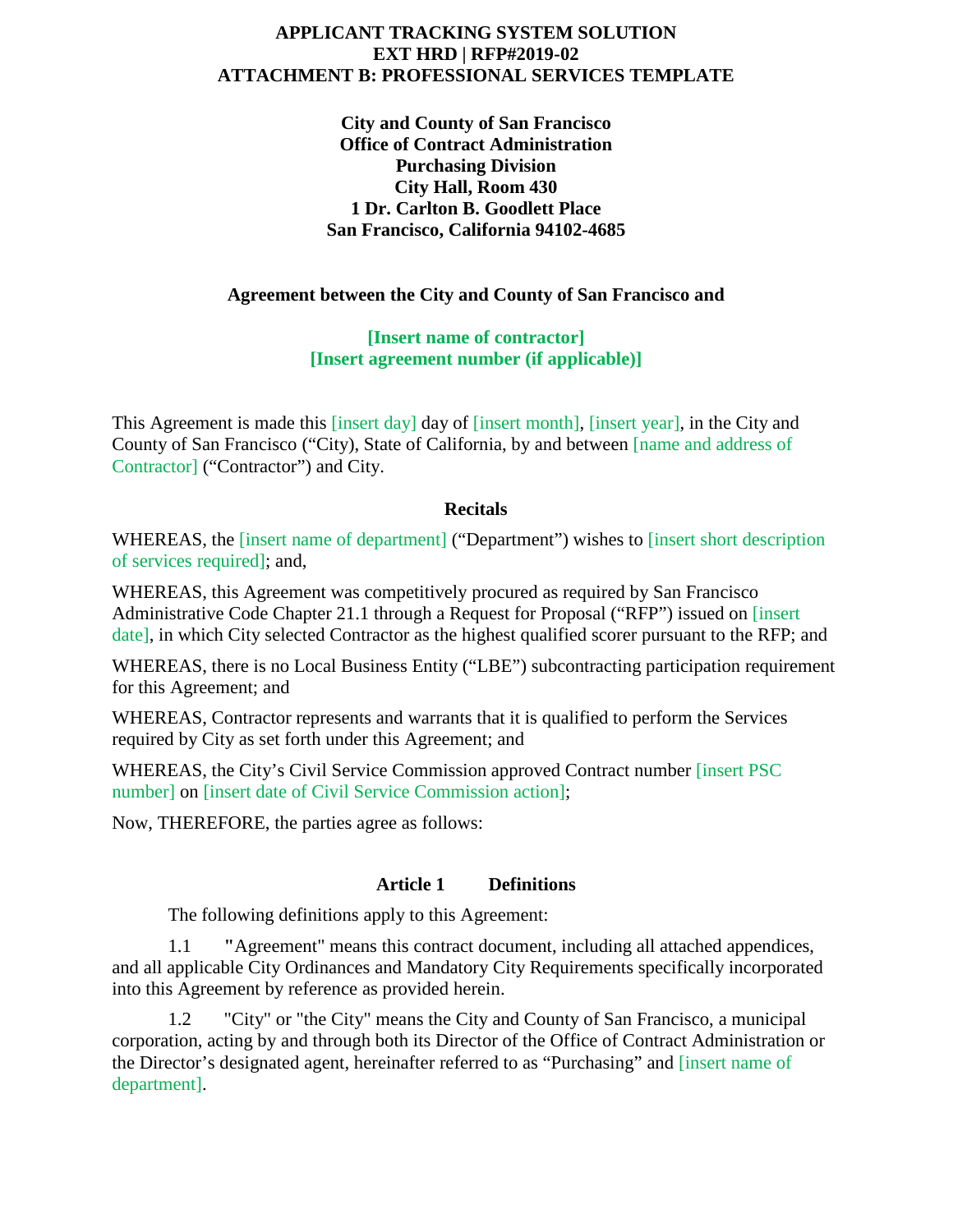1.3 "CMD" means the Contract Monitoring Division of the City.

1.4 "Confidential Information" means confidential City information including, but not limited to, personally-identifiable information ("PII"), protected health information ("PHI'), or individual financial information (collectively, "Proprietary or Confidential Information") that is subject to local, state or federal laws restricting the use and disclosure of such information, including, but not limited to, Article 1, Section 1 of the California Constitution; the California Information Practices Act (Civil Code § 1798 et seq.); the California Confidentiality of Medical Information Act (Civil Code § 56 et seq.); the federal Gramm-Leach-Bliley Act (15 U.S.C. §§ 6801(b) and 6805(b)(2)); the privacy and information security aspects of the Administrative Simplification provisions of the federal Health Insurance Portability and Accountability Act (45 CFR Part 160 and Subparts A, C, and E of part 164); and San Francisco Administrative Code Chapter 12M (Chapter 12M).

1.5 "Contractor" or "Consultant" means [insert name and address of contractor].

1.6 "Deliverables" means Contractor's work product resulting from the Services provided by Contractor to City during the course of Contractor's performance of the Agreement, including without limitation, the work product described in the "Scope of Services" attached as Appendix A.

1.7 "Effective Date" means the date upon which the City's Controller certifies the availability of funds for this Agreement as provided in Section 3.1.

1.8 "Mandatory City Requirements" means those City laws set forth in the San Francisco Municipal Code, including the duly authorized rules, regulations, and guidelines implementing such laws that impose specific duties and obligations upon Contractor.

1.9 "Party" and "Parties" mean the City and Contractor either collectively or individually.

1.10 "Services" means the work performed by Contractor under this Agreement as specifically described in the "Scope of Services" attached as Appendix A, including all services, labor, supervision, materials, equipment, actions and other requirements to be performed and furnished by Contractor under this Agreement.

# **Article 2 Term of the Agreement**

2.1 The term of this Agreement shall commence on [insert Contractor's start date] and expire on [insert expiration date], unless earlier terminated as otherwise provided herein.

2.2 The City has [number of options] options to renew the Agreement for a period of [one year or other time span] each. The City may extend this Agreement beyond the expiration date by exercising an option at the City's sole and absolute discretion and by modifying this Agreement as provided in Section 11.5, "Modification of this Agreement."

# **Article 3 Financial Matters**

3.1 **Certification of Funds; Budget and Fiscal Provisions; Termination in the Event of Non-Appropriation**. This Agreement is subject to the budget and fiscal provisions of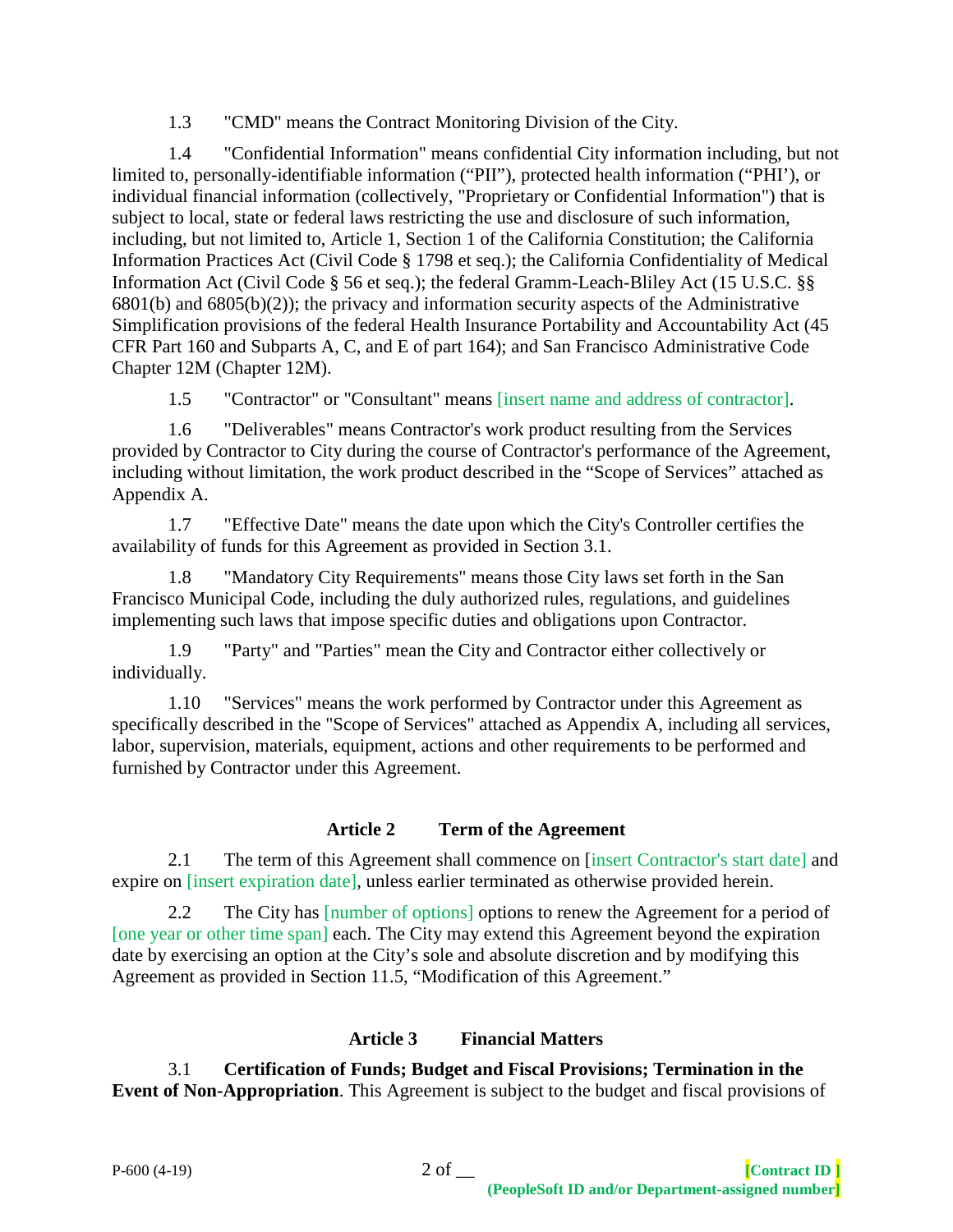the City's Charter. Charges will accrue only after prior written authorization certified by the Controller, and the amount of City's obligation hereunder shall not at any time exceed the amount certified for the purpose and period stated in such advance authorization. This Agreement will terminate without penalty, liability or expense of any kind to City at the end of any fiscal year if funds are not appropriated for the next succeeding fiscal year. If funds are appropriated for a portion of the fiscal year, this Agreement will terminate, without penalty, liability or expense of any kind at the end of the term for which funds are appropriated. City has no obligation to make appropriations for this Agreement in lieu of appropriations for new or other agreements. City budget decisions are subject to the discretion of the Mayor and the Board of Supervisors. Contractor's assumption of risk of possible non-appropriation is part of the consideration for this Agreement.

#### THIS SECTION CONTROLS AGAINST ANY AND ALL OTHER PROVISIONS OF THIS AGREEMENT.

3.2 **Guaranteed Maximum Costs**. The City's payment obligation to Contractor cannot at any time exceed the amount certified by City's Controller for the purpose and period stated in such certification. Absent an authorized Emergency per the City Charter or applicable Code, no City representative is authorized to offer or promise, nor is the City required to honor, any offered or promised payments to Contractor under this Agreement in excess of the certified maximum amount without the Controller having first certified the additional promised amount and the Parties having modified this Agreement as provided in Section 11.5, "Modification of this Agreement."

# 3.3 **Compensation.**

3.3.1 **Payment**. Contractor shall provide an invoice to the City on a monthly basis for Services completed in the immediate preceding month, unless a different schedule is set out in Appendix B, "Calculation of Charges." Compensation shall be made for Services identified in the invoice that the [insert title of department head], in his or her sole discretion, concludes has been satisfactorily performed. Payment shall be made within 30 calendar days of receipt of the invoice, unless the City notifies the Contractor that a dispute as to the invoice exists. In no event shall the amount of this Agreement exceed [insert whole dollar amount in numbers and words -- no pennies and no ".00"]. The breakdown of charges associated with this Agreement appears in Appendix B, "Calculation of Charges," attached hereto and incorporated by reference as though fully set forth herein. A portion of payment may be withheld until conclusion of the Agreement if agreed to by both parties as retainage, described in Appendix B. In no event shall City be liable for interest or late charges for any late payments.

3.3.2 **Payment Limited to Satisfactory Services.** Contractor is not entitled to any payments from City until [insert name of department] approves Services, including any furnished Deliverables, as satisfying all of the requirements of this Agreement. Payments to Contractor by City shall not excuse Contractor from its obligation to replace unsatisfactory Deliverables, including equipment, components, materials, or Services even if the unsatisfactory character of such Deliverables, equipment, components, materials, or Services may not have been apparent or detected at the time such payment was made. Deliverables, equipment, components, materials and Services that do not conform to the requirements of this Agreement may be rejected by City and in such case must be replaced by Contractor without delay at no cost to the City.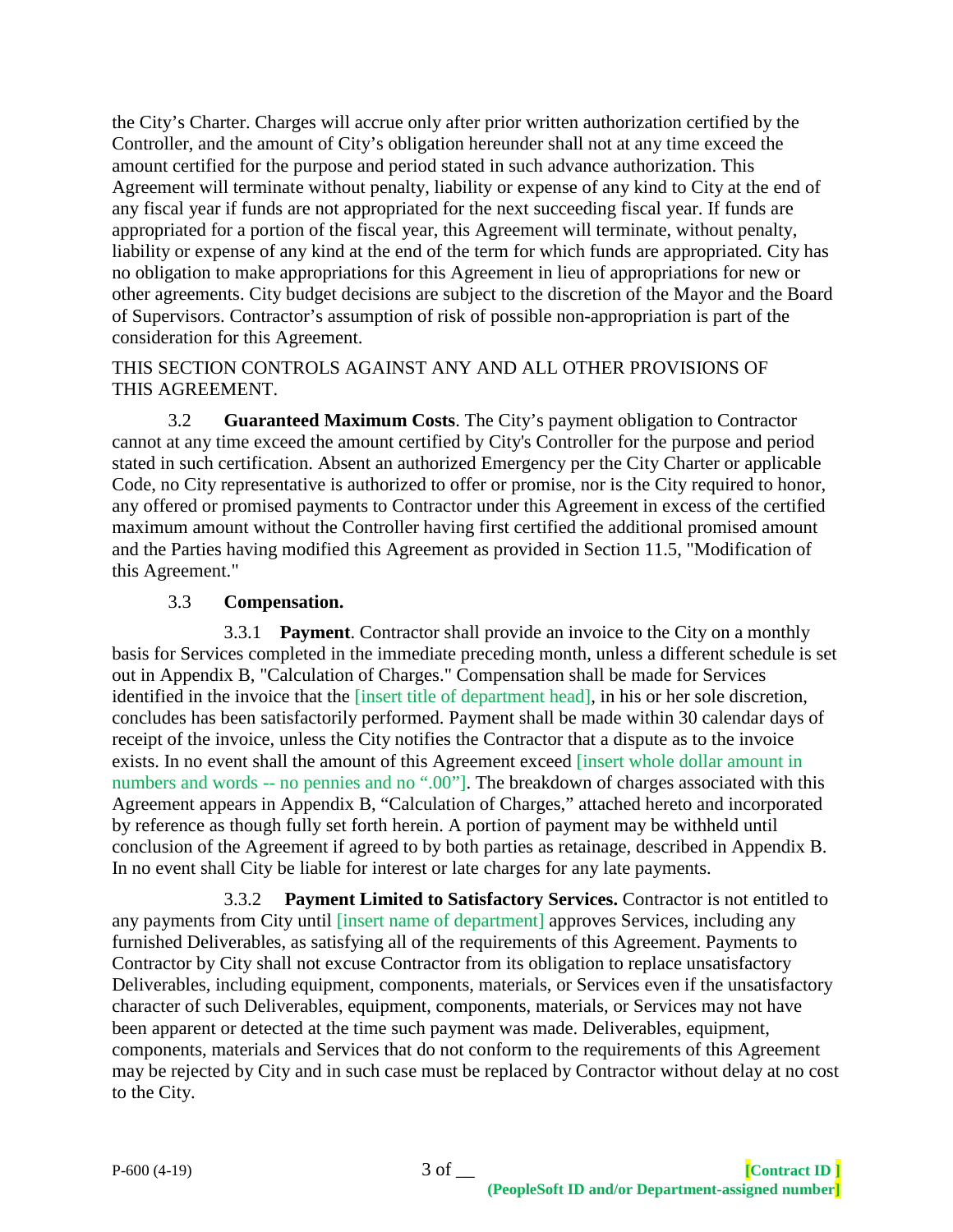3.3.3 **Withhold Payments.** If Contractor fails to provide Services in accordance with Contractor's obligations under this Agreement, the City may withhold any and all payments due Contractor until such failure to perform is cured, and Contractor shall not stop work as a result of City's withholding of payments as provided herein.

3.3.4 **Invoice Format**. Invoices furnished by Contractor under this Agreement must be in a form acceptable to the Controller and City, and must include a unique invoice number. Payment shall be made by City as specified in 3.3.6 or in such alternate manner as the Parties have mutually agreed upon in writing.

# 3.3.5 **Reserved. (LBE Payment and Utilization Tracking System)**

# 3.3.6 **Getting paid by the City for goods and/or services.**

(a) All City vendors receiving new contracts, contract renewals, or contract extensions must sign up to receive electronic payments through the City's Automated Clearing House (ACH) payments service/provider. Electronic payments are processed every business day and are safe and secure. To sign up for electronic payments, visit www.sfgov.org/ach.

(b) The following information is required to sign up: (i) The enroller must be their company's authorized financial representative, (ii) the company's legal name, main telephone number and all physical and remittance addresses used by the company, (iii) the company's U.S. federal employer identification number (EIN) or Social Security number (if they are a sole proprietor), and (iv) the company's bank account information, including routing and account numbers.

# 3.3.7 **Reserved. (Grant Funded Contracts)**

3.4 **Audit and Inspection of Records**. Contractor agrees to maintain and make available to the City, during regular business hours, accurate books and accounting records relating to its Services. Contractor will permit City to audit, examine and make excerpts and transcripts from such books and records, and to make audits of all invoices, materials, payrolls, records or personnel and other data related to all other matters covered by this Agreement, whether funded in whole or in part under this Agreement. Contractor shall maintain such data and records in an accessible location and condition for a period of not fewer than five years after final payment under this Agreement or until after final audit has been resolved, whichever is later. The State of California or any Federal agency having an interest in the subject matter of this Agreement shall have the same rights as conferred upon City by this Section. Contractor shall include the same audit and inspection rights and record retention requirements in all subcontracts.

3.5 **Submitting False Claims**. The full text of San Francisco Administrative Code Chapter 21, Section 21.35, including the enforcement and penalty provisions, is incorporated into this Agreement. Pursuant to San Francisco Administrative Code §21.35, any contractor or subcontractor who submits a false claim shall be liable to the City for the statutory penalties set forth in that section. A contractor or subcontractor will be deemed to have submitted a false claim to the City if the contractor or subcontractor: (a) knowingly presents or causes to be presented to an officer or employee of the City a false claim or request for payment or approval; (b) knowingly makes, uses, or causes to be made or used a false record or statement to get a false claim paid or approved by the City; (c) conspires to defraud the City by getting a false claim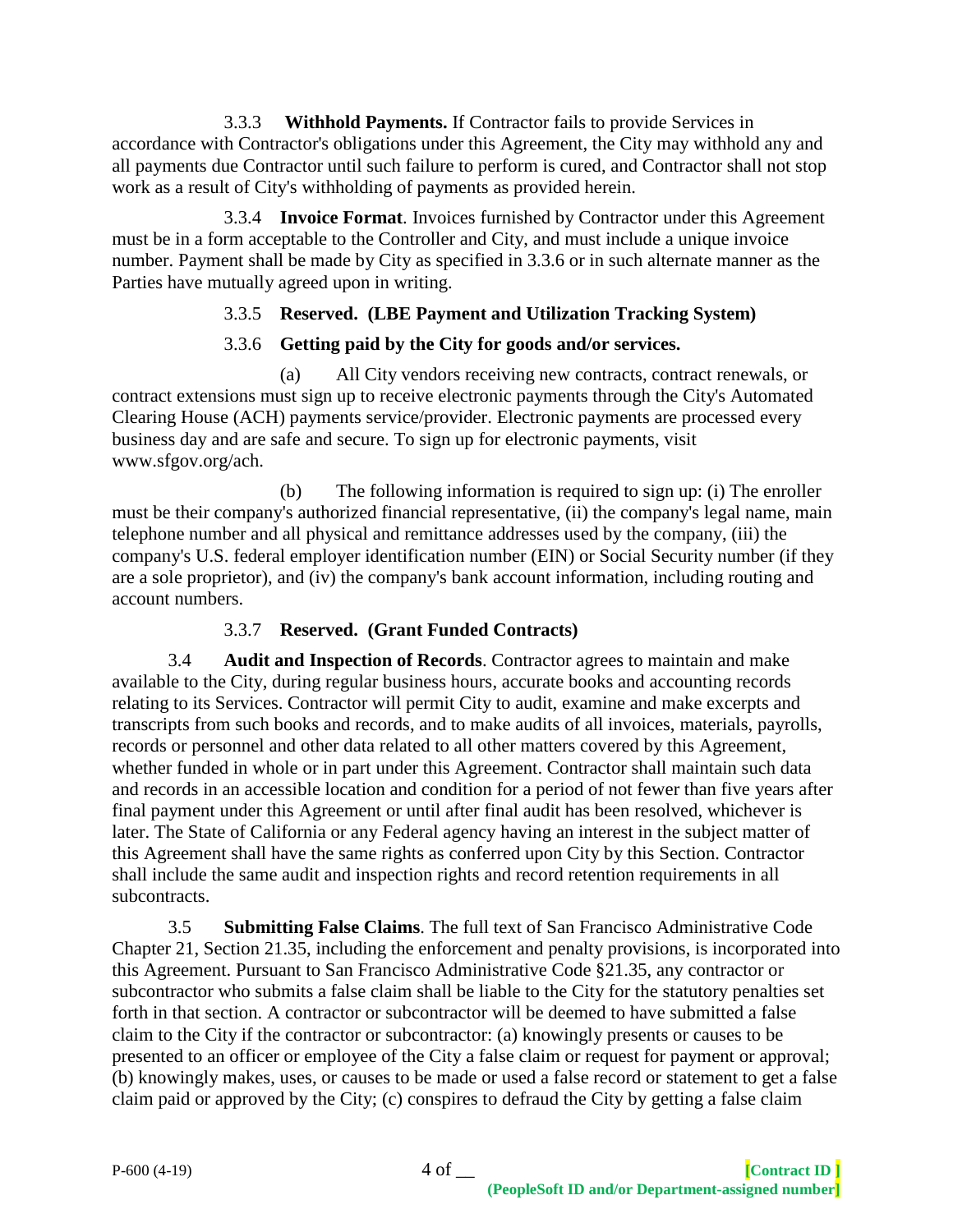allowed or paid by the City; (d) knowingly makes, uses, or causes to be made or used a false record or statement to conceal, avoid, or decrease an obligation to pay or transmit money or property to the City; or (e) is a beneficiary of an inadvertent submission of a false claim to the City, subsequently discovers the falsity of the claim, and fails to disclose the false claim to the City within a reasonable time after discovery of the false claim.

# 3.6 **Reserved. (Payment of Prevailing Wages)**

### **Article 4 Services and Resources**

4.1 **Services Contractor Agrees to Perform**. Contractor agrees to perform the Services stated in Appendix A, "Scope of Services." Officers and employees of the City are not authorized to request, and the City is not required to reimburse the Contractor for, Services beyond the Scope of Services listed in Appendix A, unless Appendix A is modified as provided in Section 11.5, "Modification of this Agreement."

4.2 **Qualified Personnel**. Contractor shall utilize only competent personnel under the supervision of, and in the employment of, Contractor (or Contractor's authorized subcontractors) to perform the Services. Contractor will comply with City's reasonable requests regarding assignment and/or removal of personnel, but all personnel, including those assigned at City's request, must be supervised by Contractor. Contractor shall commit adequate resources to allow timely completion within the project schedule specified in this Agreement.

### 4.3 **Subcontracting**.

4.3.1 Contractor may subcontract portions of the Services only upon prior written approval of City. Contractor is responsible for its subcontractors throughout the course of the work required to perform the Services. All Subcontracts must incorporate the terms of Article 10 "Additional Requirements Incorporated by Reference" of this Agreement, unless inapplicable. Neither Party shall, on the basis of this Agreement, contract on behalf of, or in the name of, the other Party. Any agreement made in violation of this provision shall be null and void.

4.3.2 City's execution of this Agreement constitutes its approval of the subcontractors listed below.

[Insert names of desired approved subcontractors here or state where the names of the subcontractors may be found elsewhere in this agreement. If Contractor is not expected to use any subcontractors and there are no CMD subcontracting goals, then state "Contractor will not employ subcontractors." instead of the text in 4.3.2 above.]

### 4.4 **Independent Contractor; Payment of Employment Taxes and Other Expenses.**

4.4.1 **Independent Contractor**. For the purposes of this Section 4.4, "Contractor" shall be deemed to include not only Contractor, but also any agent or employee of Contractor. Contractor acknowledges and agrees that at all times, Contractor or any agent or employee of Contractor shall be deemed at all times to be an independent contractor and is wholly responsible for the manner in which it performs the services and work requested by City under this Agreement. Contractor, its agents, and employees will not represent or hold themselves out to be employees of the City at any time. Contractor or any agent or employee of Contractor shall not have employee status with City, nor be entitled to participate in any plans,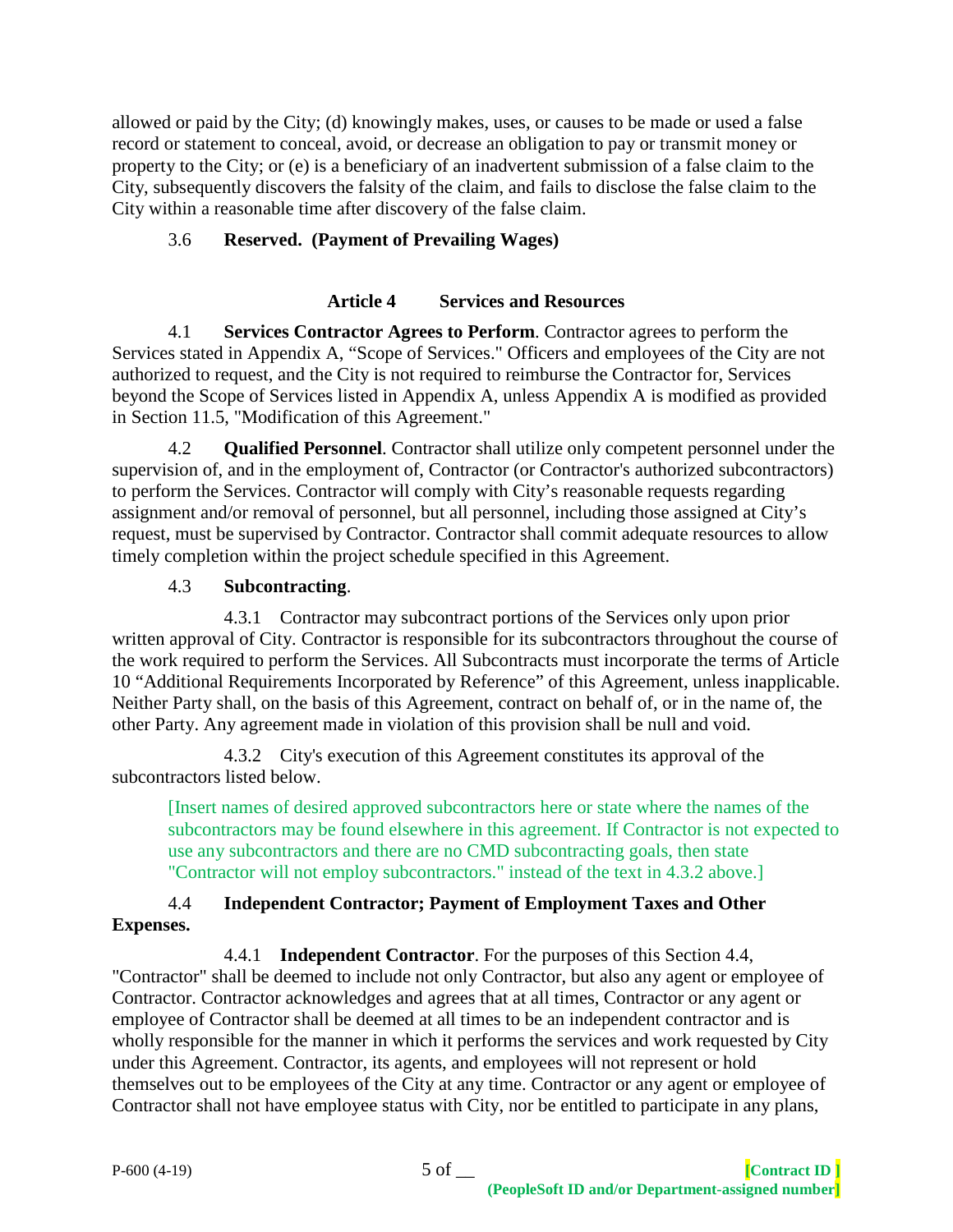arrangements, or distributions by City pertaining to or in connection with any retirement, health or other benefits that City may offer its employees. Contractor or any agent or employee of Contractor is liable for the acts and omissions of itself, its employees and its agents. Contractor shall be responsible for all obligations and payments, whether imposed by federal, state or local law, including, but not limited to, FICA, income tax withholdings, unemployment compensation, insurance, and other similar responsibilities related to Contractor's performing services and work, or any agent or employee of Contractor providing same. Nothing in this Agreement shall be construed as creating an employment or agency relationship between City and Contractor or any agent or employee of Contractor. Any terms in this Agreement referring to direction from City shall be construed as providing for direction as to policy and the result of Contractor's work only, and not as to the means by which such a result is obtained. City does not retain the right to control the means or the method by which Contractor performs work under this Agreement. Contractor agrees to maintain and make available to City, upon request and during regular business hours, accurate books and accounting records demonstrating Contractor's compliance with this section. Should City determine that Contractor, or any agent or employee of Contractor, is not performing in accordance with the requirements of this Agreement, City shall provide Contractor with written notice of such failure. Within five (5) business days of Contractor's receipt of such notice, and in accordance with Contractor policy and procedure, Contractor shall remedy the deficiency. Notwithstanding, if City believes that an action of Contractor, or any agent or employee of Contractor, warrants immediate remedial action by Contractor, City shall contact Contractor and provide Contractor in writing with the reason for requesting such immediate action.

4.4.2 **Payment of Employment Taxes and Other Expenses**. Should City, in its discretion, or a relevant taxing authority such as the Internal Revenue Service or the State Employment Development Division, or both, determine that Contractor is an employee for purposes of collection of any employment taxes, the amounts payable under this Agreement shall be reduced by amounts equal to both the employee and employer portions of the tax due (and offsetting any credits for amounts already paid by Contractor which can be applied against this liability). City shall then forward those amounts to the relevant taxing authority. Should a relevant taxing authority determine a liability for past services performed by Contractor for City, upon notification of such fact by City, Contractor shall promptly remit such amount due or arrange with City to have the amount due withheld from future payments to Contractor under this Agreement (again, offsetting any amounts already paid by Contractor which can be applied as a credit against such liability). A determination of employment status pursuant to this Section 4.4 shall be solely limited to the purposes of the particular tax in question, and for all other purposes of this Agreement, Contractor shall not be considered an employee of City. Notwithstanding the foregoing, Contractor agrees to indemnify and save harmless City and its officers, agents and employees from, and, if requested, shall defend them against any and all claims, losses, costs, damages, and expenses, including attorneys' fees, arising from this section.

4.5 **Assignment**. The Services to be performed by Contractor are personal in character. Neither this Agreement, nor any duties or obligations hereunder, may be directly or indirectly assigned, novated, hypothecated, transferred, or delegated by Contractor, or, where the Contractor is a joint venture, a joint venture partner, (collectively referred to as an "Assignment") unless first approved by City by written instrument executed and approved in the same manner as this Agreement in accordance with the Administrative Code. The City's approval of any such Assignment is subject to the Contractor demonstrating to City's reasonable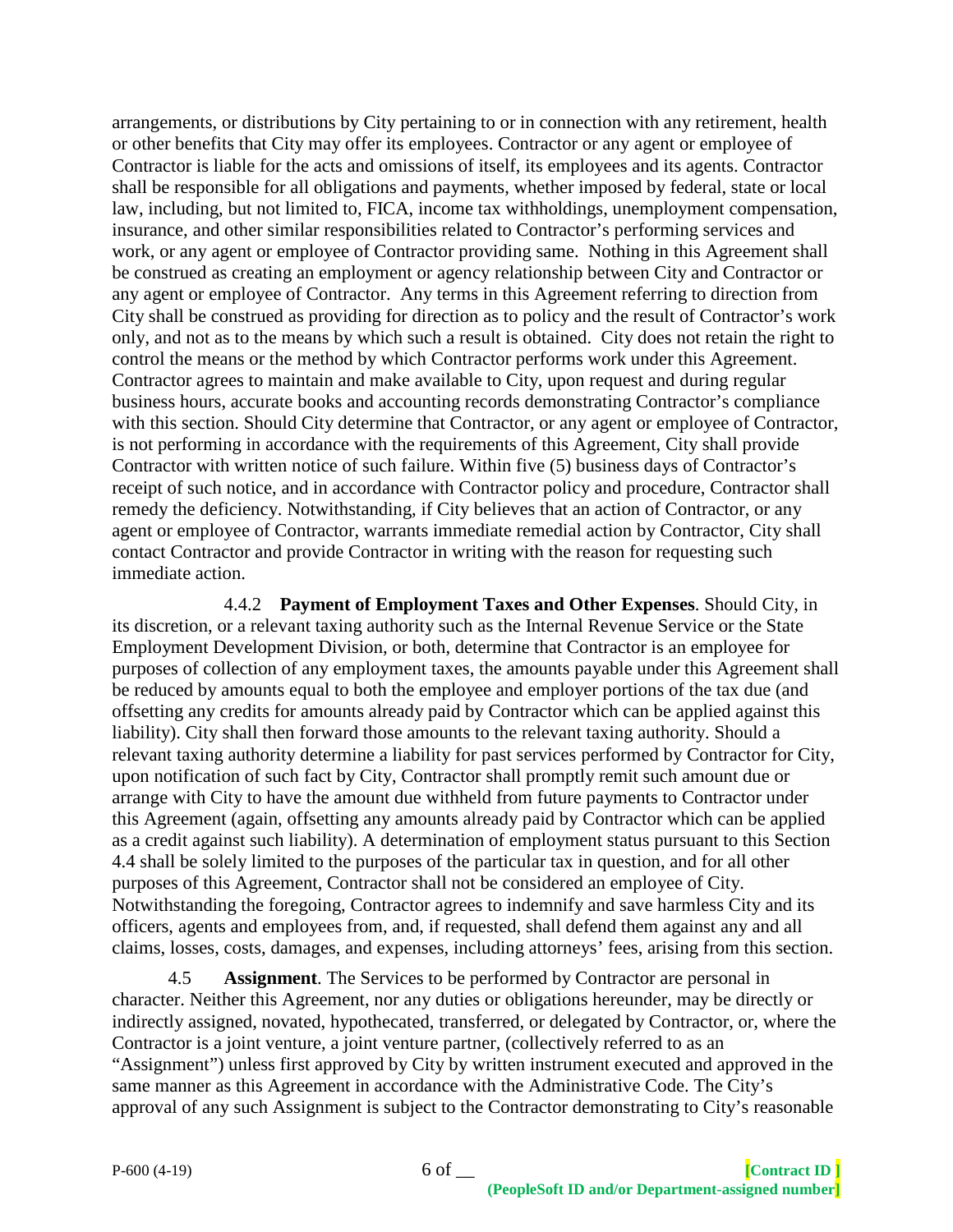satisfaction that the proposed transferee is: (i) reputable and capable, financially and otherwise, of performing each of Contractor's obligations under this Agreement and any other documents to be assigned, (ii) not forbidden by applicable law from transacting business or entering into contracts with City; and (iii) subject to the jurisdiction of the courts of the State of California. A change of ownership or control of Contractor or a sale or transfer of substantially all of the assets of Contractor shall be deemed an Assignment for purposes of this Agreement. Contractor shall immediately notify City about any Assignment. Any purported Assignment made in violation of this provision shall be null and void.

4.6 **Warranty**. Contractor warrants to City that the Services will be performed with the degree of skill and care that is required by current, good and sound professional procedures and practices, and in conformance with generally accepted professional standards prevailing at the time the Services are performed so as to ensure that all Services performed are correct and appropriate for the purposes contemplated in this Agreement.

4.7 **Liquidated Damages.** By entering into this Agreement, Contractor agrees that in the event the Services are delayed beyond the scheduled milestones and timelines as provided in Appendix A, City will suffer actual damages that will be impractical or extremely difficult to determine. Contractor agrees that the sum of **[insert whole dollar amount in words and numbers -- no pennies and no ".00"]** per calendar day for each day of delay beyond scheduled milestones and timelines is not a penalty, but is a reasonable estimate of the loss that City will incur based on the delay, established in light of the circumstances existing at the time this Agreement was awarded. City may deduct a sum representing the liquidated damages from any money due to Contractor under this Agreement or any other contract between City and Contractor. Such deductions shall not be considered a penalty, but rather agreed upon monetary damages sustained by City because of Contractor's failure to furnish deliverables to City within the time fixed or such extensions of time permitted in writing by City.

### **Article 5 Insurance and Indemnity**

# 5.1 **Insurance.**

5.1.1 **Required Coverages.** Without in any way limiting Contractor's liability pursuant to the "Indemnification" section of this Agreement, Contractor must maintain in force, during the full term of the Agreement, insurance in the following amounts and coverages:

(a) Workers' Compensation, in statutory amounts, with Employers' Liability Limits not less than \$1,000,000 each accident, injury, or illness; and

(b) Commercial General Liability Insurance with limits not less than \$1,000,000 each occurrence for Bodily Injury and Property Damage, including Contractual Liability, Personal Injury, Products and Completed Operations; and

(c) Commercial Automobile Liability Insurance with limits not less than \$1,000,000 each occurrence, "Combined Single Limit" for Bodily Injury and Property Damage, including Owned, Non-Owned and Hired auto coverage, as applicable.

(d) Technology Errors and Omissions Liability coverage, with limits of \$1,000,000 for each claim and each loss. The policy shall at a minimum cover professional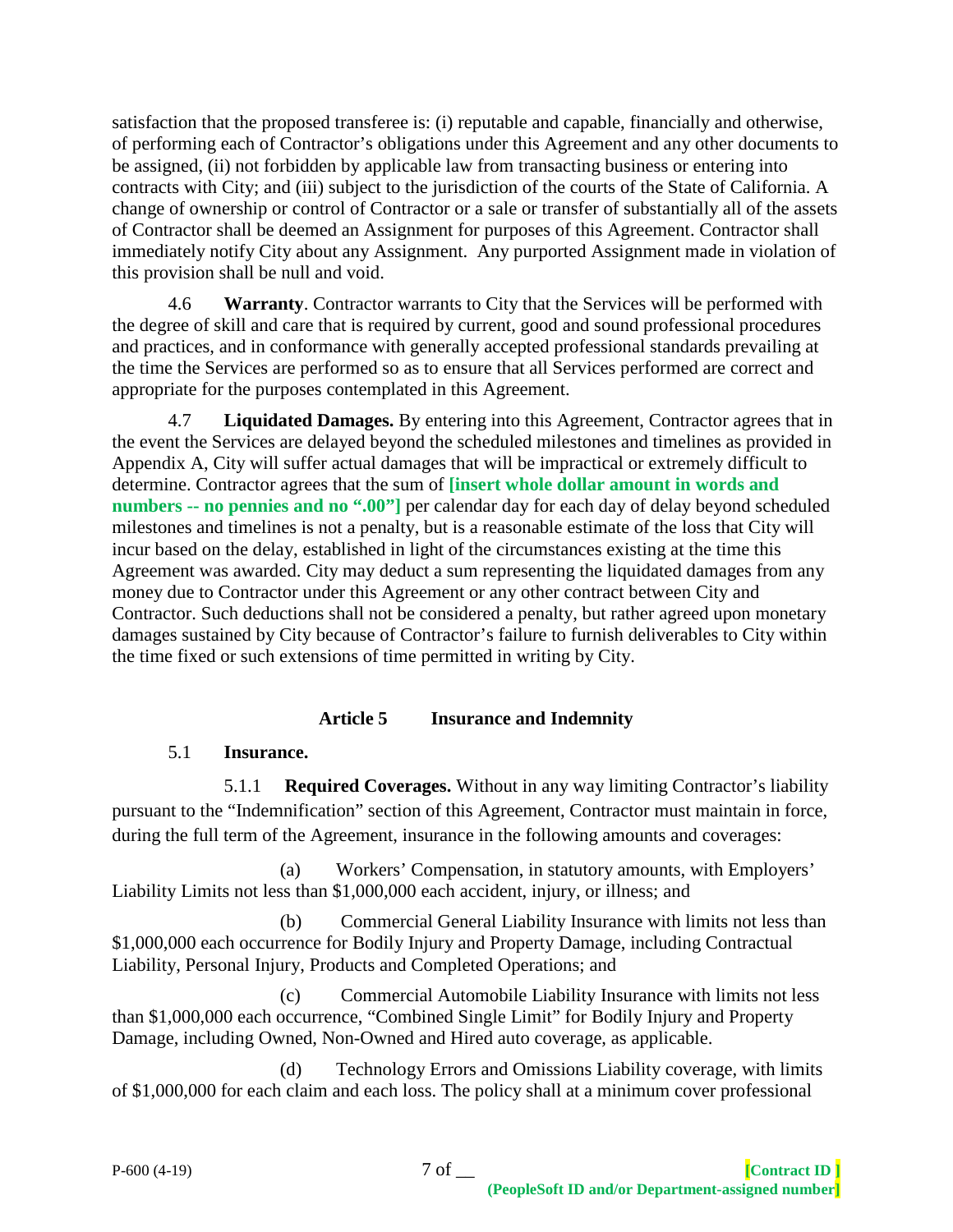misconduct or lack of the requisite skill required for the performance of services defined in the contract and shall also provide coverage for the following risks:

(i) Network security liability arising from the unauthorized access to, use of, or tampering with computers or computer systems, including hacker attacks; and

(ii) Liability arising from the introduction of any form of malicious software including computer viruses into, or otherwise causing damage to the City's or third person's computer, computer system, network, or similar computer related property and the data, software, and programs thereon.

(e) Contractor shall maintain in force during the full life of the agreement Cyber and Privacy Insurance with limits of not less than \$10,000,000 per claim. Such insurance shall include coverage for liability arising from theft, dissemination, and/or use of confidential information, including but not limited to, bank and credit card account information or personal information, such as name, address, social security numbers, protected health information or other personally identifying information, stored or transmitted in electronic form.

5.1.2 Commercial General Liability and Commercial Automobile Liability Insurance policies must be endorsed to name as Additional Insured the City and County of San Francisco, its Officers, Agents, and Employees.

5.1.3 Contractor's Commercial General Liability and Commercial Automobile Liability Insurance policies shall provide that such policies are primary insurance to any other insurance available to the Additional Insureds, with respect to any claims arising out of this Agreement, and that the insurance applies separately to each insured against whom claim is made or suit is brought.

5.1.4 All policies shall be endorsed to provide thirty (30) days' advance written notice to the City of cancellation for any reason, intended non-renewal, or reduction in coverages. Notices shall be sent to the City address set forth in Section 11.1, entitled "Notices to the Parties."

5.1.5 Should any of the required insurance be provided under a claims-made form, Contractor shall maintain such coverage continuously throughout the term of this Agreement and, without lapse, for a period of three years beyond the expiration of this Agreement, to the effect that, should occurrences during the contract term give rise to claims made after expiration of the Agreement, such claims shall be covered by such claims-made policies.

5.1.6 Should any of the required insurance be provided under a form of coverage that includes a general annual aggregate limit or provides that claims investigation or legal defense costs be included in such general annual aggregate limit, such general annual aggregate limit shall be double the occurrence or claims limits specified above.

5.1.7 Should any required insurance lapse during the term of this Agreement, requests for payments originating after such lapse shall not be processed until the City receives satisfactory evidence of reinstated coverage as required by this Agreement, effective as of the lapse date. If insurance is not reinstated, the City may, at its sole option, terminate this Agreement effective on the date of such lapse of insurance.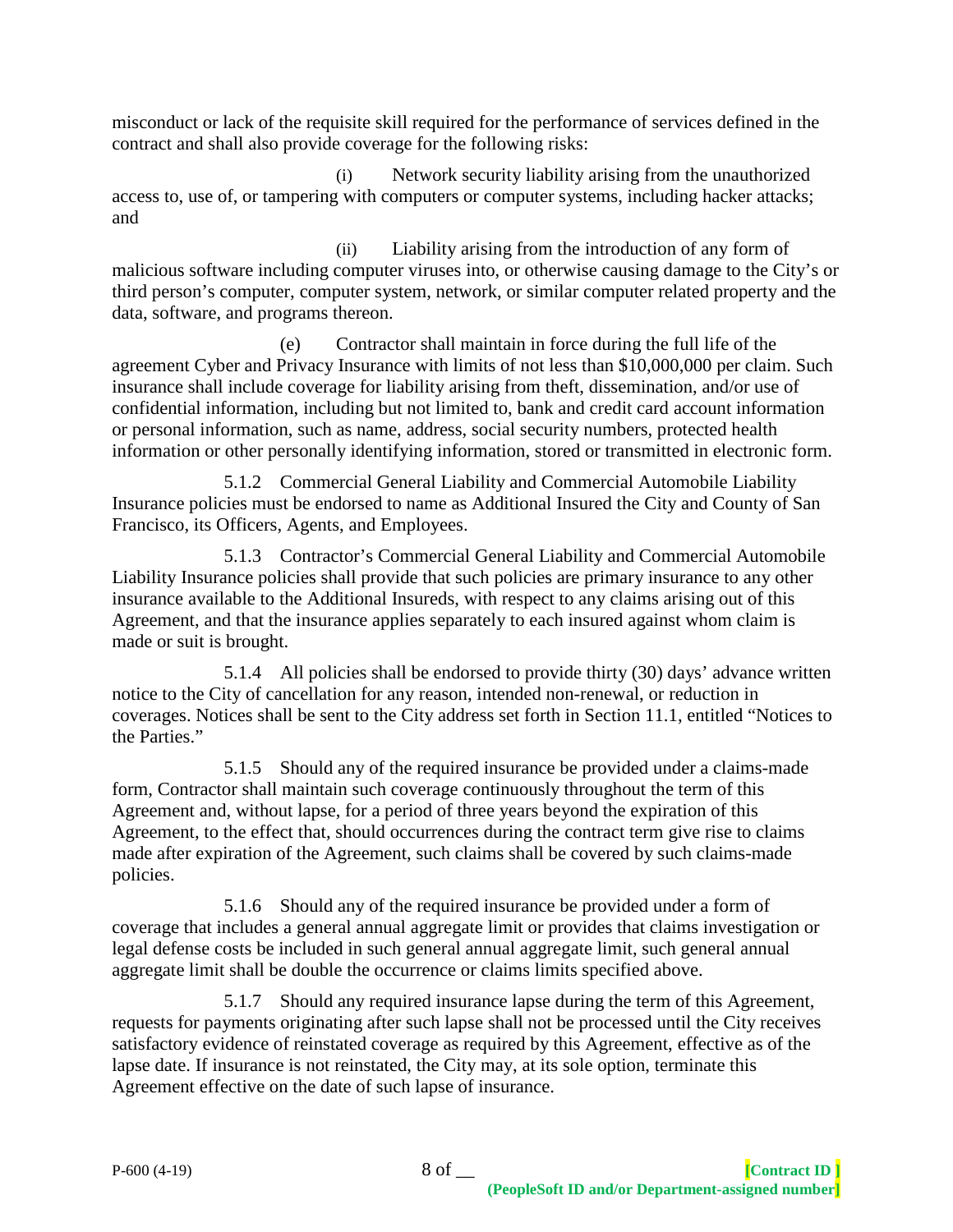5.1.8 Before commencing any Services, Contractor shall furnish to City certificates of insurance and additional insured policy endorsements with insurers with ratings comparable to A-, VIII or higher, that are authorized to do business in the State of California, and that are satisfactory to City, in form evidencing all coverages set forth above. Approval of the insurance by City shall not relieve or decrease Contractor's liability hereunder.

5.1.9 The Workers' Compensation policy(ies) shall be endorsed with a waiver of subrogation in favor of the City for all work performed by the Contractor, its employees, agents and subcontractors.

5.1.10 If Contractor will use any subcontractor(s) to provide Services, Contractor shall require the subcontractor(s) to provide all necessary insurance and to name the City and County of San Francisco, its officers, agents and employees and the Contractor as additional insureds.

5.2 **Indemnification**. Contractor shall indemnify and hold harmless City and its officers, agents and employees from, and, if requested, shall defend them from and against any and all claims, demands, losses, damages, costs, expenses, and liability (legal, contractual, or otherwise) arising from or in any way connected with any: (i) injury to or death of a person, including employees of City or Contractor; (ii) loss of or damage to property; (iii) violation of local, state, or federal common law, statute or regulation, including but not limited to privacy or personally identifiable information, health information, disability and labor laws or regulations; (iv) strict liability imposed by any law or regulation; or (v) losses arising from Contractor's execution of subcontracts not in accordance with the requirements of this Agreement applicable to subcontractors; so long as such injury, violation, loss, or strict liability (as set forth in subsections  $(i) - (v)$  above) arises directly or indirectly from Contractor's performance of this Agreement, including, but not limited to, Contractor's use of facilities or equipment provided by City or others, regardless of the negligence of, and regardless of whether liability without fault is imposed or sought to be imposed on City, except to the extent that such indemnity is void or otherwise unenforceable under applicable law, and except where such loss, damage, injury, liability or claim is the result of the active negligence or willful misconduct of City and is not contributed to by any act of, or by any omission to perform some duty imposed by law or agreement on Contractor, its subcontractors, or either's agent or employee. The foregoing indemnity shall include, without limitation, reasonable fees of attorneys, consultants and experts and related costs and City's costs of investigating any claims against the City.

In addition to Contractor's obligation to indemnify City, Contractor specifically acknowledges and agrees that it has an immediate and independent obligation to defend City from any claim which actually or potentially falls within this indemnification provision, even if the allegations are or may be groundless, false or fraudulent, which obligation arises at the time such claim is tendered to Contractor by City and continues at all times thereafter.

Contractor shall indemnify and hold City harmless from all loss and liability, including attorneys' fees, court costs and all other litigation expenses for any infringement of the patent rights, copyright, trade secret or any other proprietary right or trademark, and all other intellectual property claims of any person or persons arising directly or indirectly from the receipt by City, or any of its officers or agents, of Contractor's Services.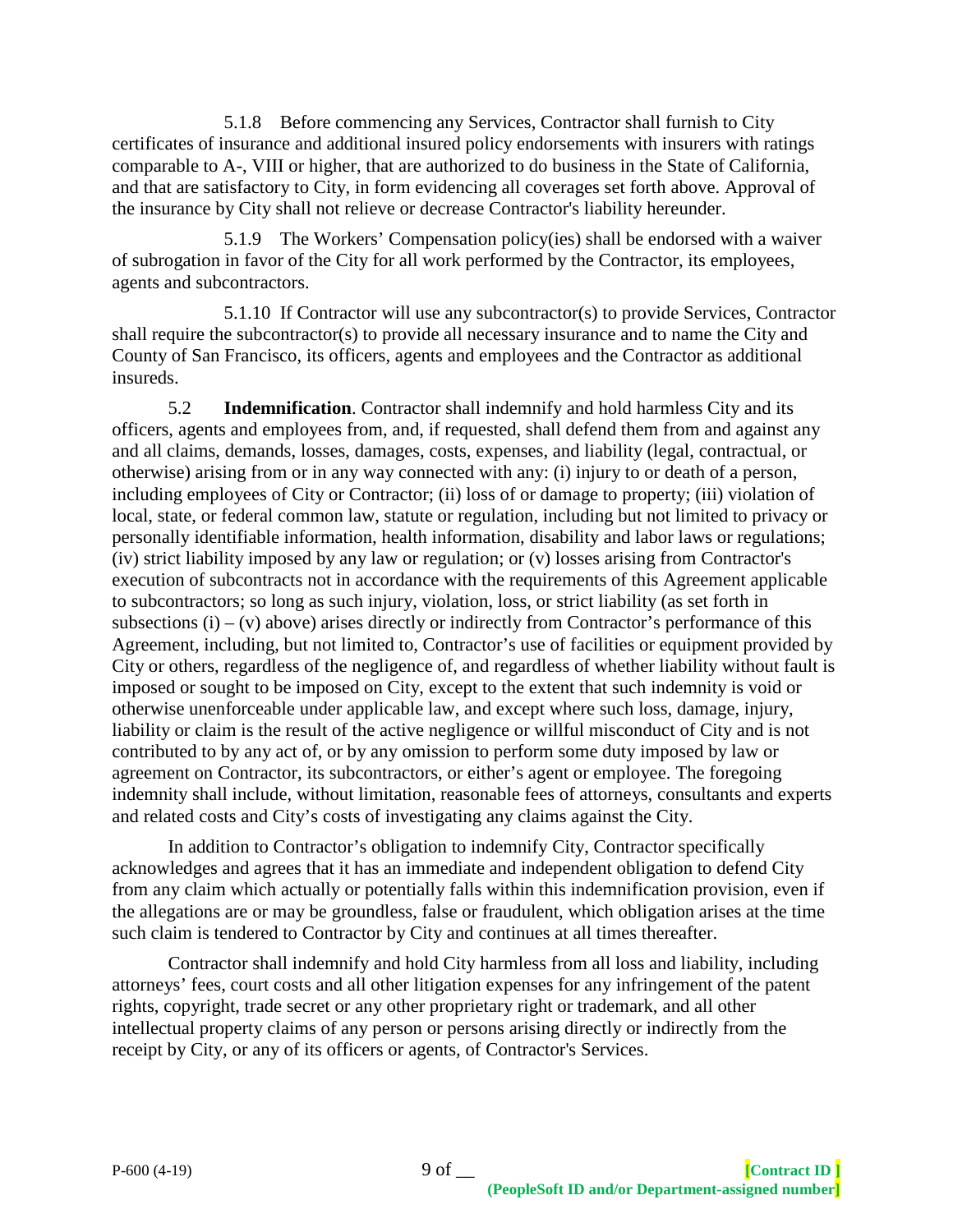#### **Article 6 Liability of the Parties**

6.1 **Liability of City**. CITY'S PAYMENT OBLIGATIONS UNDER THIS AGREEMENT SHALL BE LIMITED TO THE PAYMENT OF THE COMPENSATION PROVIDED FOR IN SECTION 3.3.1, "PAYMENT," OF THIS AGREEMENT. NOTWITHSTANDING ANY OTHER PROVISION OF THIS AGREEMENT, IN NO EVENT SHALL CITY BE LIABLE, REGARDLESS OF WHETHER ANY CLAIM IS BASED ON CONTRACT OR TORT, FOR ANY SPECIAL, CONSEQUENTIAL, INDIRECT OR INCIDENTAL DAMAGES, INCLUDING, BUT NOT LIMITED TO, LOST PROFITS, ARISING OUT OF OR IN CONNECTION WITH THIS AGREEMENT OR THE SERVICES PERFORMED IN CONNECTION WITH THIS AGREEMENT.

6.2 **Liability for Use of Equipment**. City shall not be liable for any damage to persons or property as a result of the use, misuse or failure of any equipment used by Contractor, or any of its subcontractors, or by any of their employees, even though such equipment is furnished, rented or loaned by City.

6.3 **Liability for Incidental and Consequential Damages**. Contractor shall be responsible for incidental and consequential damages resulting in whole or in part from Contractor's acts or omissions.

#### **Article 7 Payment of Taxes**

7.1 **Contractor to Pay All Taxes.** Except for any applicable California sales and use taxes charged by Contractor to City, Contractor shall pay all taxes, including possessory interest taxes levied upon or as a result of this Agreement, or the Services delivered pursuant hereto. Contractor shall remit to the State of California any sales or use taxes paid by City to Contractor under this Agreement. Contractor agrees to promptly provide information requested by the City to verify Contractor's compliance with any State requirements for reporting sales and use tax paid by City under this Agreement.

7.2 **Possessory Interest Taxes.** Contractor acknowledges that this Agreement may create a "possessory interest" for property tax purposes. Generally, such a possessory interest is not created unless the Agreement entitles the Contractor to possession, occupancy, or use of City property for private gain. If such a possessory interest is created, then the following shall apply:

7.2.1 Contractor, on behalf of itself and any permitted successors and assigns, recognizes and understands that Contractor, and any permitted successors and assigns, may be subject to real property tax assessments on the possessory interest.

7.2.2 Contractor, on behalf of itself and any permitted successors and assigns, recognizes and understands that the creation, extension, renewal, or assignment of this Agreement may result in a "change in ownership" for purposes of real property taxes, and therefore may result in a revaluation of any possessory interest created by this Agreement. Contractor accordingly agrees on behalf of itself and its permitted successors and assigns to report on behalf of the City to the County Assessor the information required by Revenue and Taxation Code section 480.5, as amended from time to time, and any successor provision.

7.2.3 Contractor, on behalf of itself and any permitted successors and assigns, recognizes and understands that other events also may cause a change of ownership of the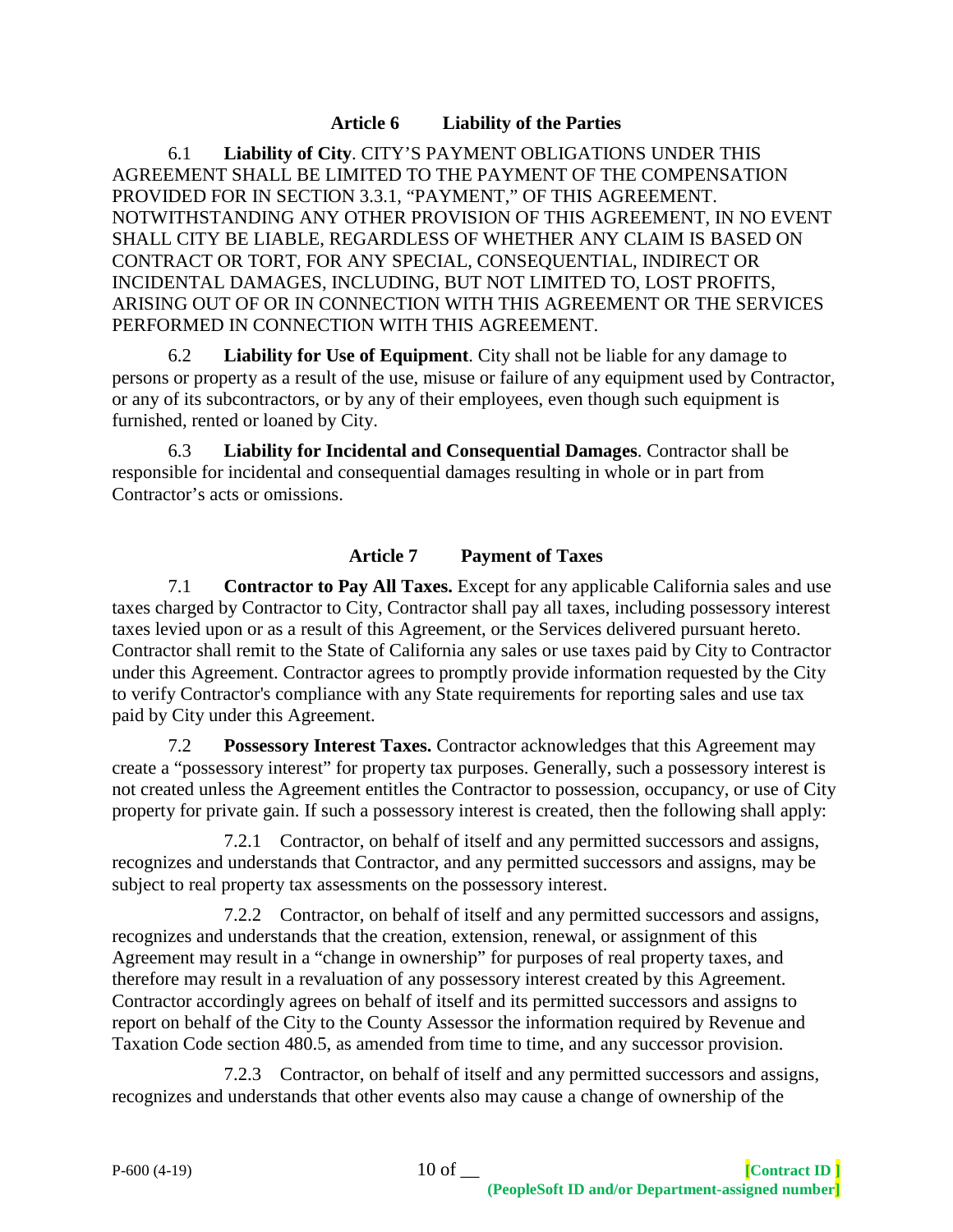possessory interest and result in the revaluation of the possessory interest. (see, e.g., Rev. & Tax. Code section 64, as amended from time to time). Contractor accordingly agrees on behalf of itself and its permitted successors and assigns to report any change in ownership to the County Assessor, the State Board of Equalization or other public agency as required by law.

7.2.4 Contractor further agrees to provide such other information as may be requested by the City to enable the City to comply with any reporting requirements for possessory interests that are imposed by applicable law.

7.3 **Withholding.** Contractor agrees that it is obligated to pay all amounts due to the City under the San Francisco Business and Tax Regulations Code during the term of this Agreement. Pursuant to Section 6.10-2 of the San Francisco Business and Tax Regulations Code, Contractor further acknowledges and agrees that City may withhold any payments due to Contractor under this Agreement if Contractor is delinquent in the payment of any amount required to be paid to the City under the San Francisco Business and Tax Regulations Code. Any payments withheld under this paragraph shall be made to Contractor, without interest, upon Contractor coming back into compliance with its obligations.

# **Article 8 Termination and Default**

# 8.1 **Termination for Convenience**

8.1.1 City shall have the option, in its sole discretion, to terminate this Agreement, at any time during the term hereof, for convenience and without cause. City shall exercise this option by giving Contractor written notice of termination. The notice shall specify the date on which termination shall become effective.

8.1.2 Upon receipt of the notice of termination, Contractor shall commence and perform, with diligence, all actions necessary on the part of Contractor to effect the termination of this Agreement on the date specified by City and to minimize the liability of Contractor and City to third parties as a result of termination. All such actions shall be subject to the prior approval of City. Such actions may include any or all of the following, without limitation:

(a) Halting the performance of all Services under this Agreement on the date(s) and in the manner specified by City.

(b) Terminating all existing orders and subcontracts, and not placing any further orders or subcontracts for materials, Services, equipment or other items.

(c) At City's direction, assigning to City any or all of Contractor's right, title, and interest under the orders and subcontracts terminated. Upon such assignment, City shall have the right, in its sole discretion, to settle or pay any or all claims arising out of the termination of such orders and subcontracts.

(d) Subject to City's approval, settling all outstanding liabilities and all claims arising out of the termination of orders and subcontracts.

(e) Completing performance of any Services that City designates to be completed prior to the date of termination specified by City.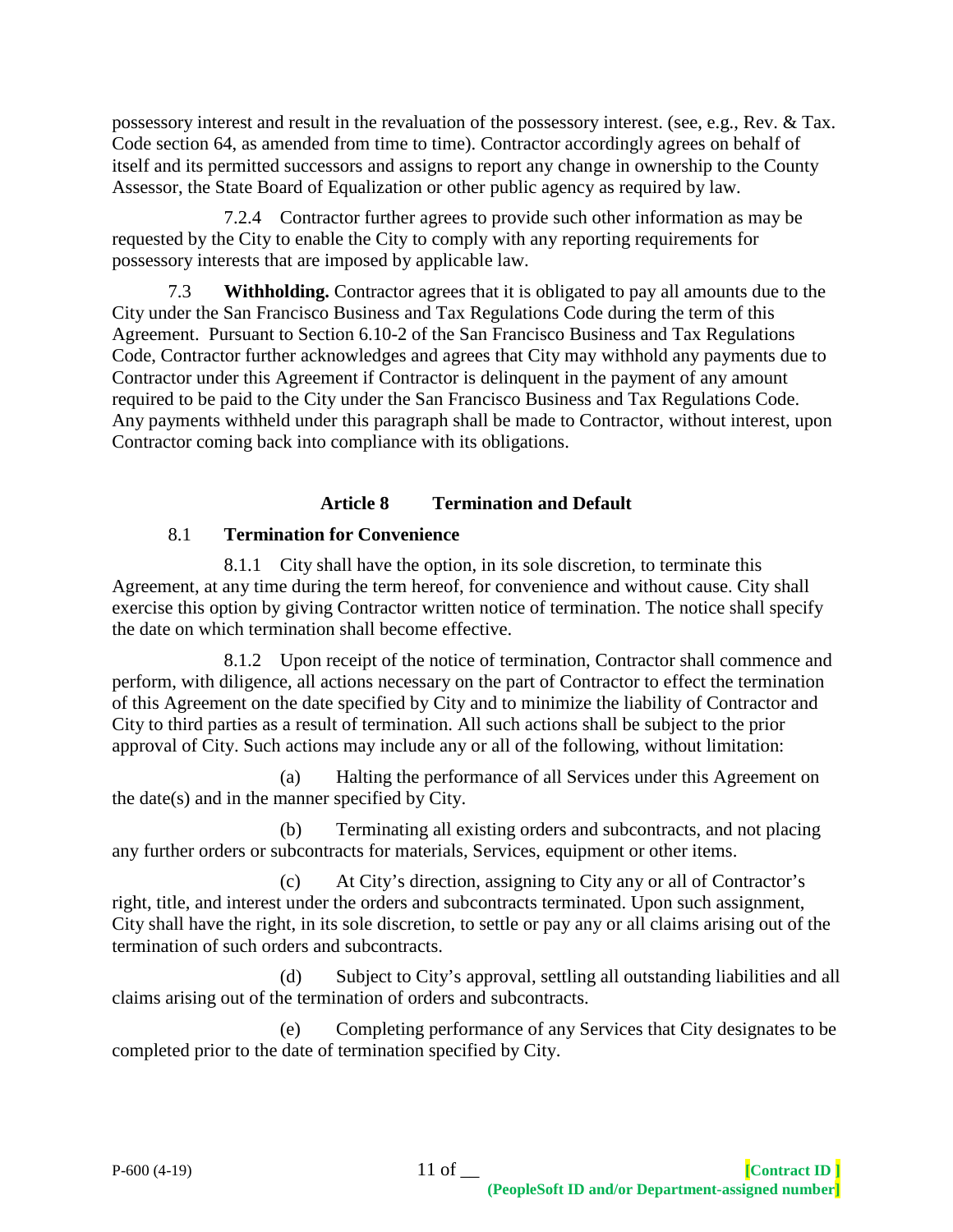(f) Taking such action as may be necessary, or as the City may direct, for the protection and preservation of any property related to this Agreement which is in the possession of Contractor and in which City has or may acquire an interest.

8.1.3 Within 30 days after the specified termination date, Contractor shall submit to City an invoice, which shall set forth each of the following as a separate line item:

(a) The reasonable cost to Contractor, without profit, for all Services prior to the specified termination date, for which Services City has not already tendered payment. Reasonable costs may include a reasonable allowance for actual overhead, not to exceed a total of 10% of Contractor's direct costs for Services. Any overhead allowance shall be separately itemized. Contractor may also recover the reasonable cost of preparing the invoice.

(b) A reasonable allowance for profit on the cost of the Services described in the immediately preceding subsection (a), provided that Contractor can establish, to the satisfaction of City, that Contractor would have made a profit had all Services under this Agreement been completed, and provided further, that the profit allowed shall in no event exceed 5% of such cost.

(c) The reasonable cost to Contractor of handling material or equipment returned to the vendor, delivered to the City or otherwise disposed of as directed by the City.

(d) A deduction for the cost of materials to be retained by Contractor, amounts realized from the sale of materials and not otherwise recovered by or credited to City, and any other appropriate credits to City against the cost of the Services or other work.

8.1.4 In no event shall City be liable for costs incurred by Contractor or any of its subcontractors after the termination date specified by City, except for those costs specifically listed in Section 8.1.3. Such non-recoverable costs include, but are not limited to, anticipated profits on the Services under this Agreement, post-termination employee salaries, posttermination administrative expenses, post-termination overhead or unabsorbed overhead, attorneys' fees or other costs relating to the prosecution of a claim or lawsuit, prejudgment interest, or any other expense which is not reasonable or authorized under Section 8.1.3.

8.1.5 In arriving at the amount due to Contractor under this Section, City may deduct: (i) all payments previously made by City for Services covered by Contractor's final invoice; (ii) any claim which City may have against Contractor in connection with this Agreement; (iii) any invoiced costs or expenses excluded pursuant to the immediately preceding subsection 8.1.4; and (iv) in instances in which, in the opinion of the City, the cost of any Service performed under this Agreement is excessively high due to costs incurred to remedy or replace defective or rejected Services, the difference between the invoiced amount and City's estimate of the reasonable cost of performing the invoiced Services in compliance with the requirements of this Agreement.

8.1.6 City's payment obligation under this Section shall survive termination of this Agreement.

# 8.2 **Termination for Default; Remedies.**

8.2.1 Each of the following shall constitute an immediate event of default ("Event of Default") under this Agreement: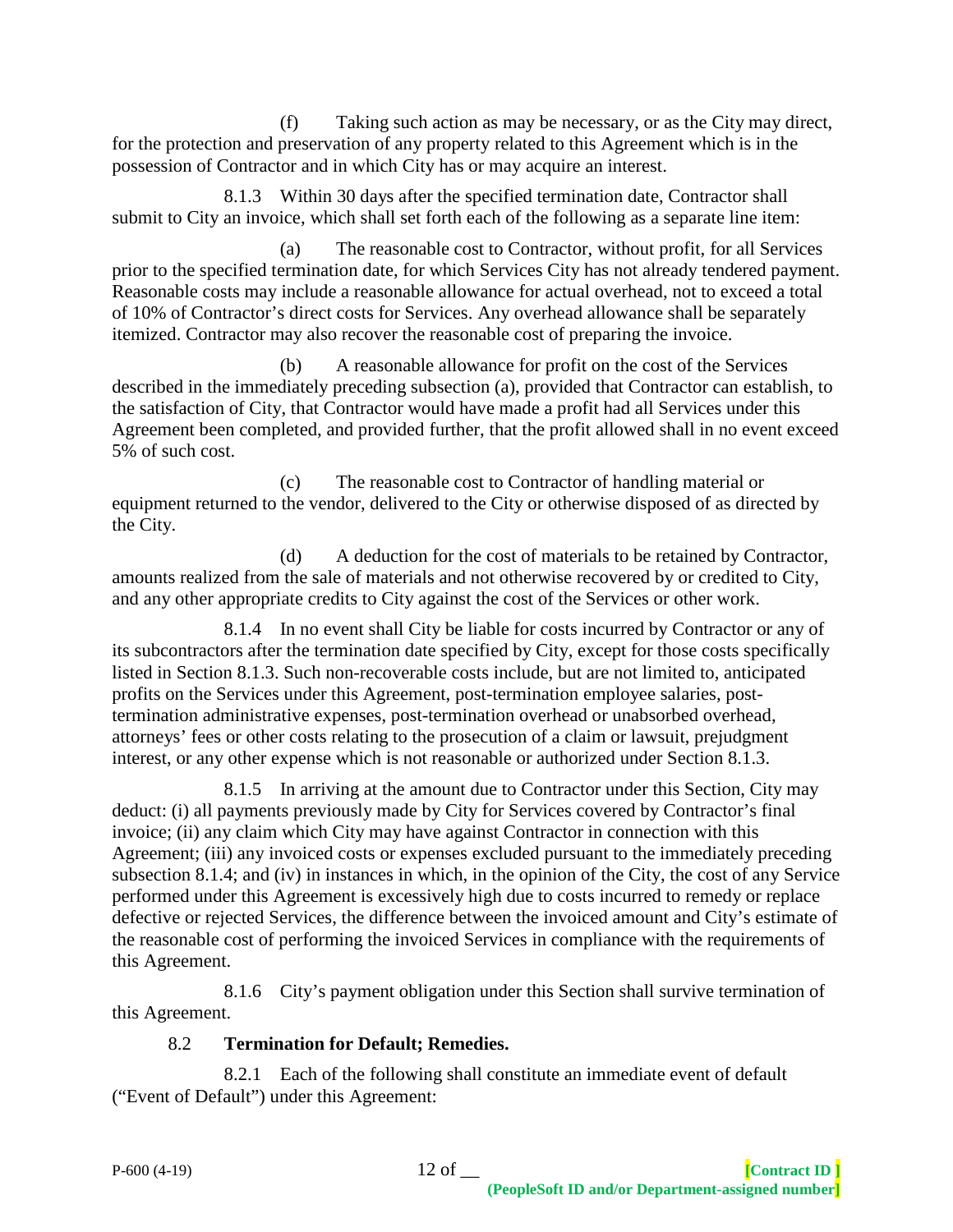(a) Contractor fails or refuses to perform or observe any term, covenant or condition contained in any of the following Sections of this Agreement:

| 3.5       | <b>Submitting False Claims.</b> | 10.10 | Alcohol and Drug-Free Workplace |
|-----------|---------------------------------|-------|---------------------------------|
| 4.5       | Assignment                      |       |                                 |
| Article 5 | Insurance and Indemnity         | 11.10 | Compliance with Laws            |
| Article 7 | Payment of Taxes                |       | Article 13   Data and Security  |

(b) Contractor fails or refuses to perform or observe any other term, covenant or condition contained in this Agreement, including any obligation imposed by ordinance or statute and incorporated by reference herein, and such default is not cured within ten days after written notice thereof from City to Contractor. If Contractor defaults a second time in the same manner as a prior default cured by Contractor, City may in its sole discretion immediately terminate the Agreement for default or grant an additional period not to exceed five days for Contractor to cure the default.

(c) Contractor (i) is generally not paying its debts as they become due; (ii) files, or consents by answer or otherwise to the filing against it of a petition for relief or reorganization or arrangement or any other petition in bankruptcy or for liquidation or to take advantage of any bankruptcy, insolvency or other debtors' relief law of any jurisdiction; (iii) makes an assignment for the benefit of its creditors; (iv) consents to the appointment of a custodian, receiver, trustee or other officer with similar powers of Contractor or of any substantial part of Contractor's property; or (v) takes action for the purpose of any of the foregoing.

(d) A court or government authority enters an order (i) appointing a custodian, receiver, trustee or other officer with similar powers with respect to Contractor or with respect to any substantial part of Contractor's property, (ii) constituting an order for relief or approving a petition for relief or reorganization or arrangement or any other petition in bankruptcy or for liquidation or to take advantage of any bankruptcy, insolvency or other debtors' relief law of any jurisdiction or (iii) ordering the dissolution, winding-up or liquidation of Contractor.

8.2.2 On and after any Event of Default, City shall have the right to exercise its legal and equitable remedies, including, without limitation, the right to terminate this Agreement or to seek specific performance of all or any part of this Agreement. In addition, where applicable, City shall have the right (but no obligation) to cure (or cause to be cured) on behalf of Contractor any Event of Default; Contractor shall pay to City on demand all costs and expenses incurred by City in effecting such cure, with interest thereon from the date of incurrence at the maximum rate then permitted by law. City shall have the right to offset from any amounts due to Contractor under this Agreement or any other agreement between City and Contractor: (i) all damages, losses, costs or expenses incurred by City as a result of an Event of Default; and (ii) any liquidated damages levied upon Contractor pursuant to the terms of this Agreement; and (iii), any damages imposed by any ordinance or statute that is incorporated into this Agreement by reference, or into any other agreement with the City.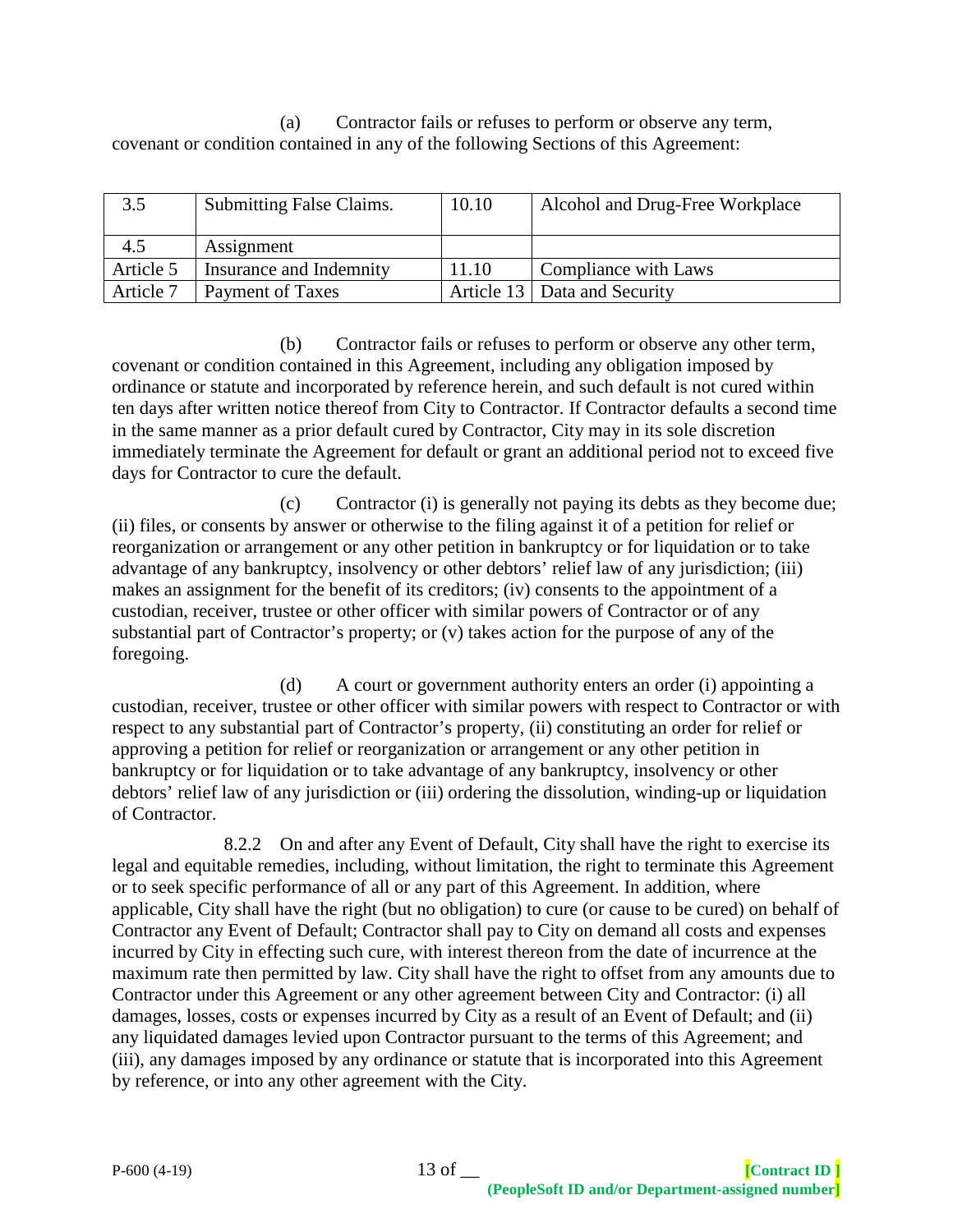8.2.3 All remedies provided for in this Agreement may be exercised individually or in combination with any other remedy available hereunder or under applicable laws, rules and regulations. The exercise of any remedy shall not preclude or in any way be deemed to waive any other remedy. Nothing in this Agreement shall constitute a waiver or limitation of any rights that City may have under applicable law.

8.2.4 Any notice of default must be sent by registered mail to the address set forth in Article 11.

8.3 **Non-Waiver of Rights**. The omission by either party at any time to enforce any default or right reserved to it, or to require performance of any of the terms, covenants, or provisions hereof by the other party at the time designated, shall not be a waiver of any such default or right to which the party is entitled, nor shall it in any way affect the right of the party to enforce such provisions thereafter.

#### 8.4 **Rights and Duties upon Termination or Expiration.**

8.4.1 This Section and the following Sections of this Agreement listed below, shall survive termination or expiration of this Agreement:

| 3.3.2     | <b>Payment Limited to Satisfactory</b><br><b>Services</b> | 9.1        | <b>Ownership of Results</b>         |
|-----------|-----------------------------------------------------------|------------|-------------------------------------|
|           |                                                           | 9.2        | Works for Hire                      |
| 3.4       | Audit and Inspection of Records                           | 11.6       | <b>Dispute Resolution Procedure</b> |
| 3.5       | <b>Submitting False Claims</b>                            | 11.7       | Agreement Made in California;       |
|           |                                                           |            | Venue                               |
| Article 5 | Insurance and Indemnity                                   | 11.8       | Construction                        |
| 6.1       | Liability of City                                         | 11.9       | <b>Entire Agreement</b>             |
| 6.3       | Liability for Incidental and                              | 11.10      | Compliance with Laws                |
|           | <b>Consequential Damages</b>                              |            |                                     |
| Article 7 | Payment of Taxes                                          | 11.11      | Severability                        |
| 8.1.6     | <b>Payment Obligation</b>                                 | Article 13 | Data and Security                   |
|           |                                                           |            |                                     |

8.4.2 Subject to the survival of the Sections identified in Section 8.4.1, above, if this Agreement is terminated prior to expiration of the term specified in Article 2, this Agreement shall be of no further force or effect. Contractor shall transfer title to City, and deliver in the manner, at the times,and to the extent, if any, directed by City, any work in progress, completed work, supplies, equipment, and other materials produced as a part of, or acquired in connection with the performance of this Agreement, and any completed or partially completed work which, if this Agreement had been completed, would have been required to be furnished to City.

# **Article 9 Rights In Deliverables**

9.1 **Ownership of Results**. Any interest of Contractor or its subcontractors, in the Deliverables, including any drawings, plans, specifications, blueprints, studies, reports,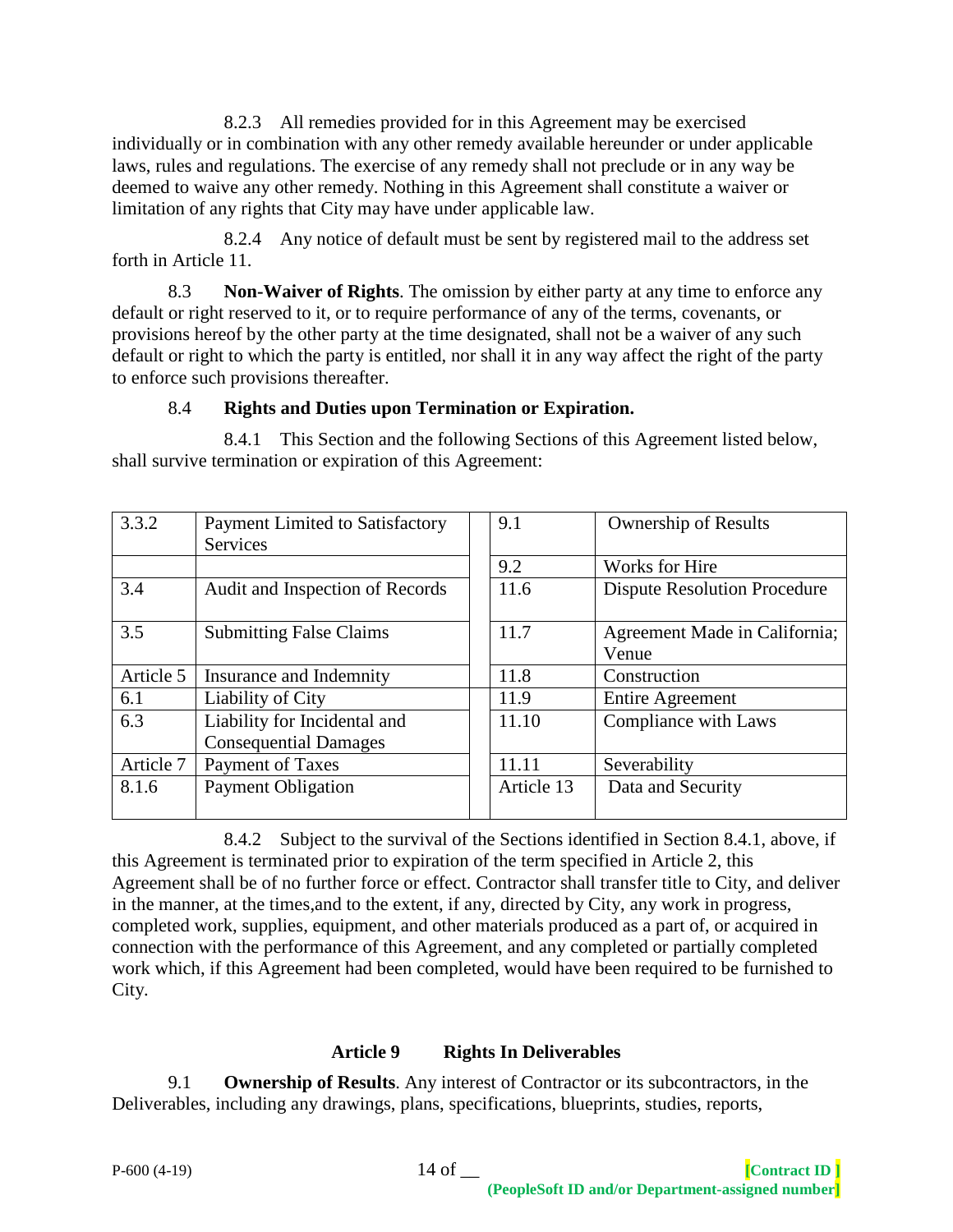memoranda, computation sheets, computer files and media or other documents prepared by Contractor or its subcontractors for the purposes of this agreement, shall become the property of and will be transmitted to City. However, unless expressly prohibited elsewhere in this Agreement, Contractor may retain and use copies for reference and as documentation of its experience and capabilities.

9.2 **Works for Hire**. If, in connection with Services, Contractor or its subcontractors creates Deliverables including, without limitation, artwork, copy, posters, billboards, photographs, videotapes, audiotapes, systems designs, software, reports, diagrams, surveys, blueprints, source codes, or any other original works of authorship, whether in digital or any other format, such works of authorship shall be works for hire as defined under Title 17 of the United States Code, and all copyrights in such works shall be the property of the City. If any Deliverables created by Contractor or its subcontractor(s) under this Agreement are ever determined not to be works for hire under U.S. law, Contractor hereby assigns all Contractor's copyrights to such Deliverables to the City, agrees to provide any material and execute any documents necessary to effectuate such assignment, and agrees to include a clause in every subcontract imposing the same duties upon subcontractor(s). With City's prior written approval, Contractor and its subcontractor(s) may retain and use copies of such works for reference and as documentation of their respective experience and capabilities.

# **Article 10 Additional Requirements Incorporated by Reference**

10.1 **Laws Incorporated by Reference**. The full text of the laws listed in this Article 10, including enforcement and penalty provisions, are incorporated by reference into this Agreement. The full text of the San Francisco Municipal Code provisions incorporated by reference in this Article and elsewhere in the Agreement ("Mandatory City Requirements") are available at http://www.amlegal.com/codes/client/san-francisco\_ca/ .

10.2 **Conflict of Interest**. By executing this Agreement, Contractor certifies that it does not know of any fact which constitutes a violation of Section 15.103 of the City's Charter; Article III, Chapter 2 of City's Campaign and Governmental Conduct Code; Title 9, Chapter 7 of the California Government Code (Section 87100 *et seq.*), or Title 1, Division 4, Chapter 1, Article 4 of the California Government Code (Section 1090 *et seq.*), and further agrees promptly to notify the City if it becomes aware of any such fact during the term of this Agreement.

10.3 **Prohibition on Use of Public Funds for Political Activity.** In performing the Services, Contractor shall comply with San Francisco Administrative Code Chapter 12G, which prohibits funds appropriated by the City for this Agreement from being expended to participate in, support, or attempt to influence any political campaign for a candidate or for a ballot measure. Contractor is subject to the enforcement and penalty provisions in Chapter 12G.

10.4 **Consideration of Salary History.** Contractor shall comply with San Francisco Administrative Code Chapter 12K, the Consideration of Salary History Ordinance or "Pay Parity Act." Contractor is prohibited from considering current or past salary of an applicant in determining whether to hire the applicant or what salary to offer the applicant to the extent that such applicant is applying for employment to be performed on this Agreement or in furtherance of this Agreement, and whose application, in whole or part, will be solicited, received, processed or considered, whether or not through an interview, in the City or on City property. The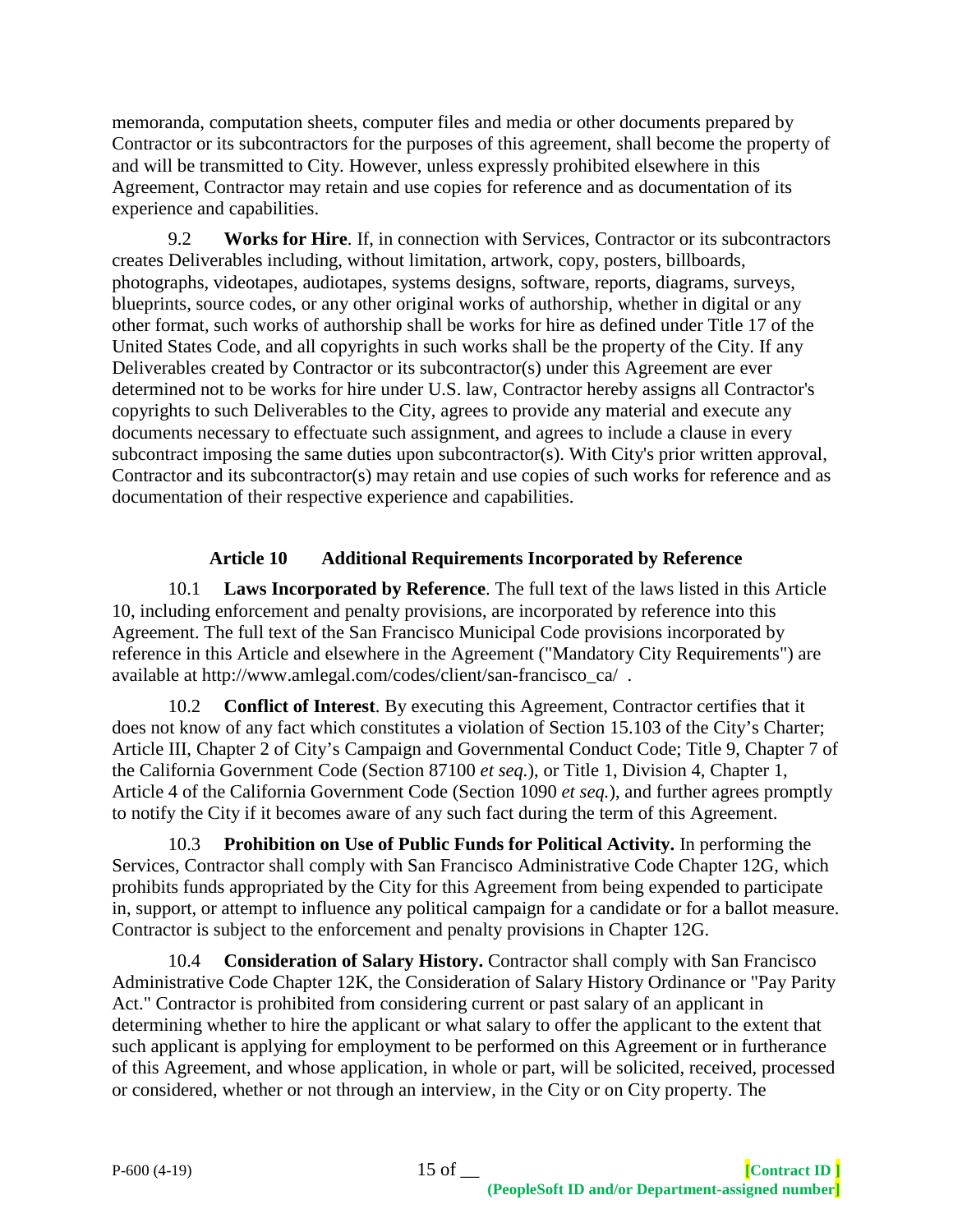ordinance also prohibits employers from (1) asking such applicants about their current or past salary or (2) disclosing a current or former employee's salary history without that employee's authorization unless the salary history is publicly available. Contractor is subject to the enforcement and penalty provisions in Chapter 12K. Information about and the text of Chapter 12K is available on the web at https://sfgov.org/olse/consideration-salary-history. Contractor is required to comply with all of the applicable provisions of 12K, irrespective of the listing of obligations in this Section.

### 10.5 **Nondiscrimination Requirements.**

10.5.1 **Non Discrimination in Contracts**. Contractor shall comply with the provisions of Chapters 12B and 12C of the San Francisco Administrative Code. Contractor shall incorporate by reference in all subcontracts the provisions of Sections 12B.2(a), 12B.2(c)-(k), and 12C.3 of the San Francisco Administrative Code and shall require all subcontractors to comply with such provisions. Contractor is subject to the enforcement and penalty provisions in Chapters 12B and 12C.

10.5.2 **Nondiscrimination in the Provision of Employee Benefits**. San Francisco Administrative Code 12B.2. Contractor does not as of the date of this Agreement, and will not during the term of this Agreement, in any of its operations in San Francisco, on real property owned by San Francisco, or where work is being performed for the City elsewhere in the United States, discriminate in the provision of employee benefits between employees with domestic partners and employees with spouses and/or between the domestic partners and spouses of such employees, subject to the conditions set forth in San Francisco Administrative Code Section12B.2.

10.6 **Local Business Enterprise and Non-Discrimination in Contracting Ordinance.** Contractor shall comply with all applicable provisions of Chapter 14B ("LBE Ordinance"). Contractor is subject to the enforcement and penalty provisions in Chapter 14B.

10.7 **Minimum Compensation Ordinance**. If Administrative Code Chapter 12P applies to this contract, Contractor shall pay covered employees no less than the minimum compensation required by San Francisco Administrative Code Chapter 12P, including a minimum hourly gross compensation, compensated time off, and uncompensated time off. Contractor is subject to the enforcement and penalty provisions in Chapter 12P. Information about and the text of the Chapter 12P is available on the web at http://sfgov.org/olse/mco. Contractor is required to comply with all of the applicable provisions of 12P, irrespective of the listing of obligations in this Section. By signing and executing this Agreement, Contractor certifies that it complies with Chapter 12P.

10.8 **Health Care Accountability Ordinance**. If Administrative Code Chapter 12Q applies to this contract, Contractor shall comply with the requirements of Chapter 12Q. For each Covered Employee, Contractor shall provide the appropriate health benefit set forth in Section 12Q.3 of the HCAO. If Contractor chooses to offer the health plan option, such health plan shall meet the minimum standards set forth by the San Francisco Health Commission. Information about and the text of the Chapter 12Q, as well as the Health Commission's minimum standards, is available on the web at http://sfgov.org/olse/hcao. Contractor is subject to the enforcement and penalty provisions in Chapter 12Q. Any Subcontract entered into by Contractor shall require any Subcontractor with 20 or more employees to comply with the requirements of the HCAO and shall contain contractual obligations substantially the same as those set forth in this Section.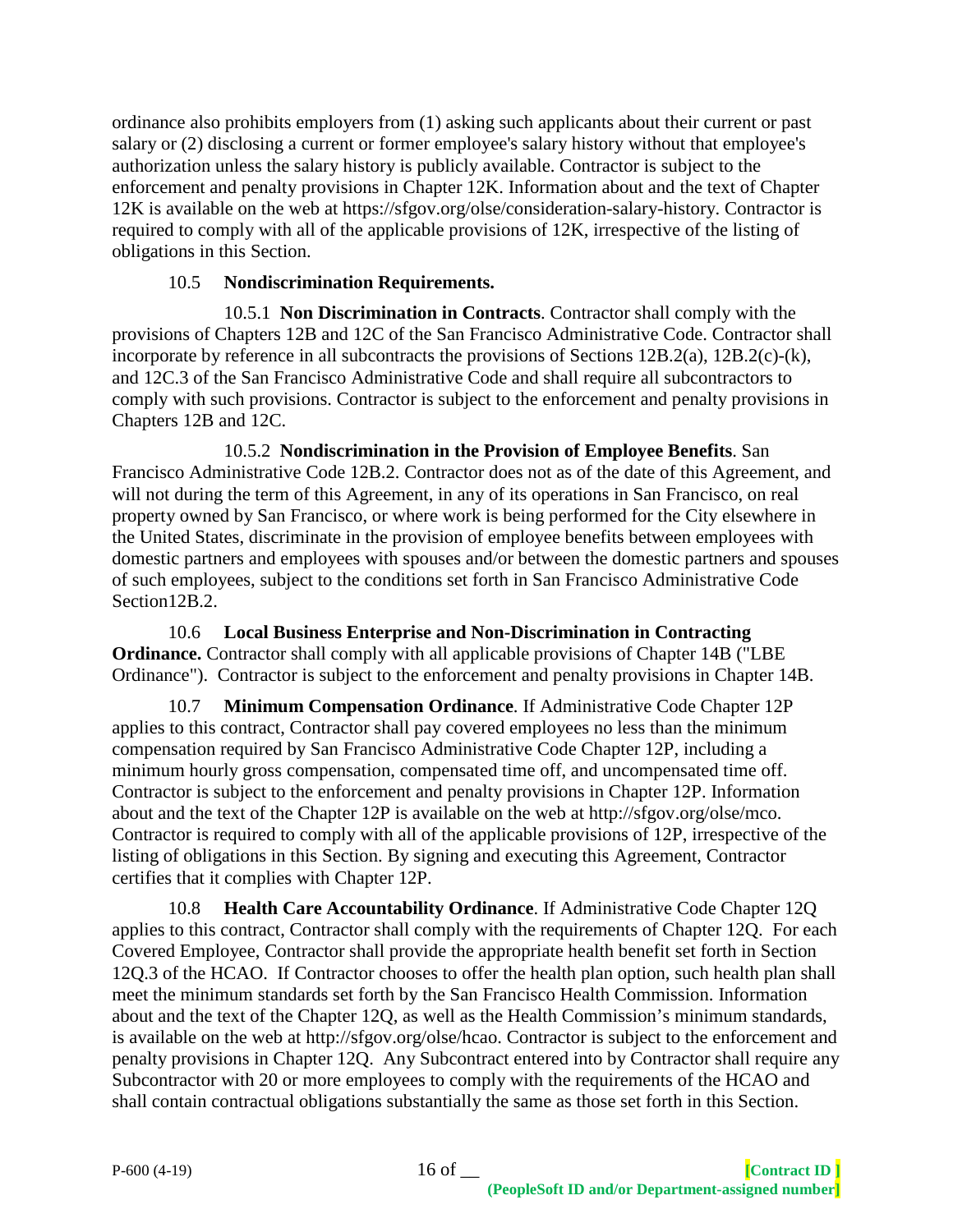10.9 **First Source Hiring Program.** Contractor must comply with all of the provisions of the First Source Hiring Program, Chapter 83 of the San Francisco Administrative Code, that apply to this Agreement, and Contractor is subject to the enforcement and penalty provisions in Chapter 83.

10.10 **Alcohol and Drug-Free Workplace.** City reserves the right to deny access to, or require Contractor to remove from, City facilities personnel of any Contractor or subcontractor who City has reasonable grounds to believe has engaged in alcohol abuse or illegal drug activity which in any way impairs City's ability to maintain safe work facilities or to protect the health and well-being of City employees and the general public. City shall have the right of final approval for the entry or re-entry of any such person previously denied access to, or removed from, City facilities. Illegal drug activity means possessing, furnishing, selling, offering, purchasing, using or being under the influence of illegal drugs or other controlled substances for which the individual lacks a valid prescription. Alcohol abuse means possessing, furnishing, selling, offering, or using alcoholic beverages, or being under the influence of alcohol.

10.11 **Limitations on Contributions.** By executing this Agreement, Contractor acknowledges its obligations under section 1.126 of the City's Campaign and Governmental Conduct Code, which prohibits any person who contracts with, or is seeking a contract with, any department of the City for the rendition of personal services, for the furnishing of any material, supplies or equipment, for the sale or lease of any land or building, for a grant, loan or loan guarantee, or for a development agreement, from making any campaign contribution to (i) a City elected official if the contract must be approved by that official, a board on which that official serves, or the board of a state agency on which an appointee of that official serves, (ii) a candidate for that City elective office,or (iii) a committee controlled by such elected official or a candidate for that office, at any time from the submission of a proposal for the contract until the later of either the termination of negotiations for such contract or twelve months after the date the City approves the contract. The prohibition on contributions applies to each prospective party to the contract; each member of Contractor's board of directors; Contractor's chairperson, chief executive officer, chief financial officer and chief operating officer; any person with an ownership interest of more than 10% in Contractor; any subcontractor listed in the bid or contract; and any committee that is sponsored or controlled by Contractor. Contractor certifies that it has informed each such person of the limitation on contributions imposed by Section 1.126 by the time it submitted a proposal for the contract, and has provided the names of the persons required to be informed to the City department with whom it is contracting.

10.12 **Reserved. (Slavery Era Disclosure)**. Contractor shall comply with San Francisco Administrative Code Chapter 12Y, San Francisco Slavery Era Disclosure Ordinance, including but not limited to Contractor's affirmative duty to research and disclose evidence of Contractor, its parent or subsidiary entity, or its Predecessor Company's Participation in the Slave Trade or receipt of Profits from the Slave Trade. Contractor is subject to the enforcement and penalty provisions in Chapter 12Y.

### 10.13 **Reserved. (Working with Minors)**

# 10.14 **Consideration of Criminal History in Hiring and Employment Decisions.**

10.14.1 Contractor agrees to comply fully with and be bound by all of the provisions of Chapter 12T, "City Contractor/Subcontractor Consideration of Criminal History in Hiring and Employment Decisions," of the San Francisco Administrative Code ("Chapter 12T"),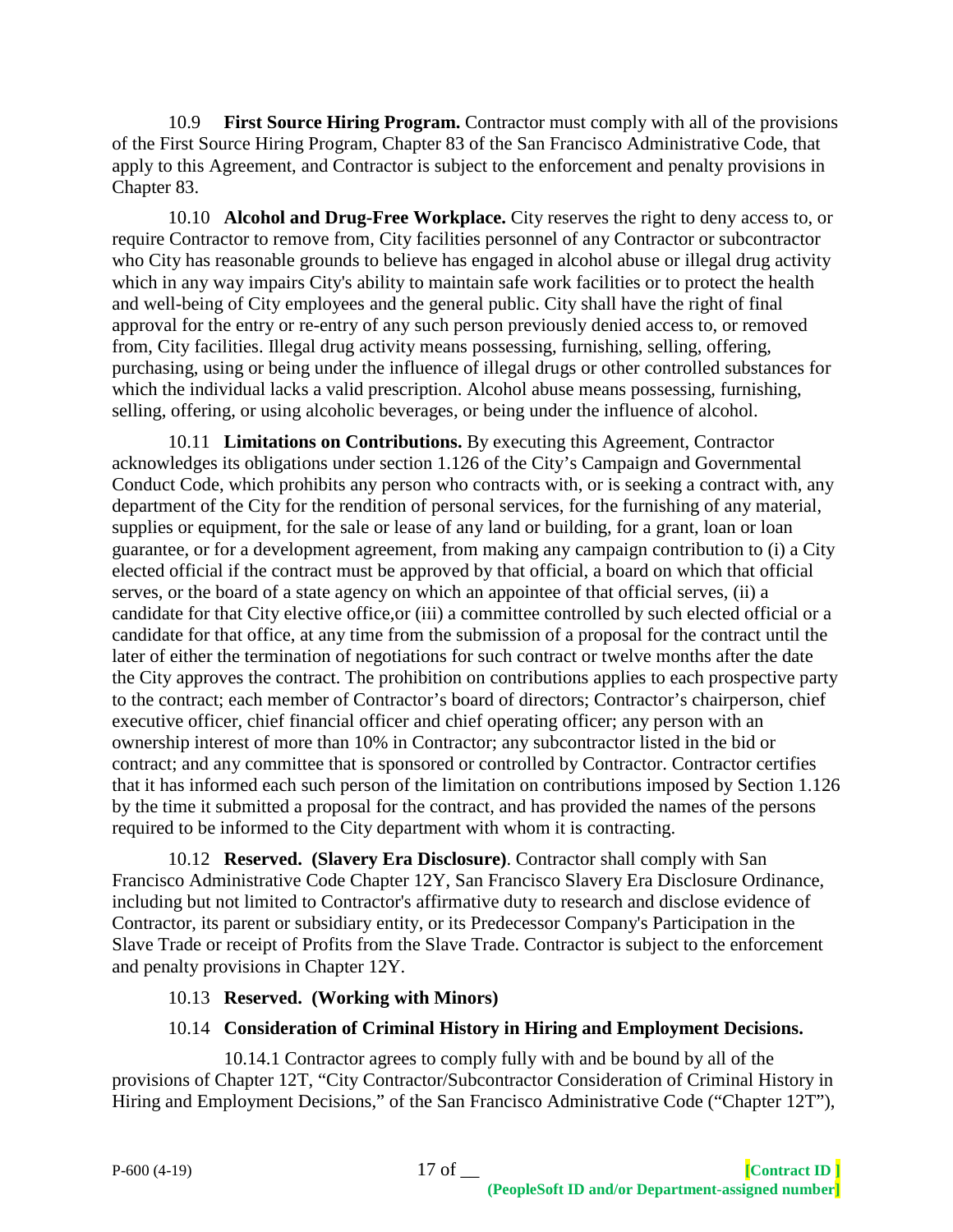including the remedies provided, and implementing regulations, as may be amended from time to time. The provisions of Chapter 12T are incorporated by reference and made a part of this Agreement as though fully set forth herein. The text of the Chapter 12T is available on the web at http://sfgov.org/olse/fco. Contractor is required to comply with all of the applicable provisions of 12T, irrespective of the listing of obligations in this Section. Capitalized terms used in this Section and not defined in this Agreement shall have the meanings assigned to such terms in Chapter 12T.

10.14.2 The requirements of Chapter 12T shall only apply to a Contractor's or Subcontractor's operations to the extent those operations are in furtherance of the performance of this Agreement, shall apply only to applicants and employees who would be or are performing work in furtherance of this Agreement, and shall apply when the physical location of the employment or prospective employment of an individual is wholly or substantially within the City of San Francisco. Chapter 12T shall not apply when the application in a particular context would conflict with federal or state law or with a requirement of a government agency implementing federal or state law.

10.15 **Public Access to Nonprofit Records and Meetings.** If Contractor receives a cumulative total per year of at least \$250,000 in City funds or City-administered funds and is a non-profit organization as defined in Chapter 12L of the San Francisco Administrative Code, Contractor must comply with the City's Public Access to Nonprofit Records and Meetings requirements, as set forth in Chapter 12L of the San Francisco Administrative Code, including the remedies provided therein.

10.16 **Food Service Waste Reduction Requirements.** Contractor shall comply with the Food Service Waste Reduction Ordinance, as set forth in San Francisco Environment Code Chapter 16, including but not limited to the remedies for noncompliance provided therein.

# 10.17 **Reserved. (Distribution of Beverages and Water)**

10.18 **Tropical Hardwood and Virgin Redwood Ban**. Pursuant to San Francisco Environment Code Section 804(b), the City urges Contractor not to import, purchase, obtain, or use for any purpose, any tropical hardwood, tropical hardwood wood product, virgin redwood or virgin redwood wood product.

# 10.19 **Reserved. (Preservative Treated Wood Products)**

# **Article 11 General Provisions**

11.1 **Notices to the Parties.** Unless otherwise indicated in this Agreement, all written communications sent by the Parties may be by U.S. mail or e-mail, and shall be addressed as follows:

### To City: **[insert name or title of department contact person, name of department, mailing address, and e-mail address]**

### To Contractor: **[insert name of contractor, mailing address, and e-mail address]**

Any notice of default must be sent by registered mail. Either Party may change the address to which notice is to be sent by giving written notice thereof to the other Party. If email notification is used, the sender must specify a receipt notice.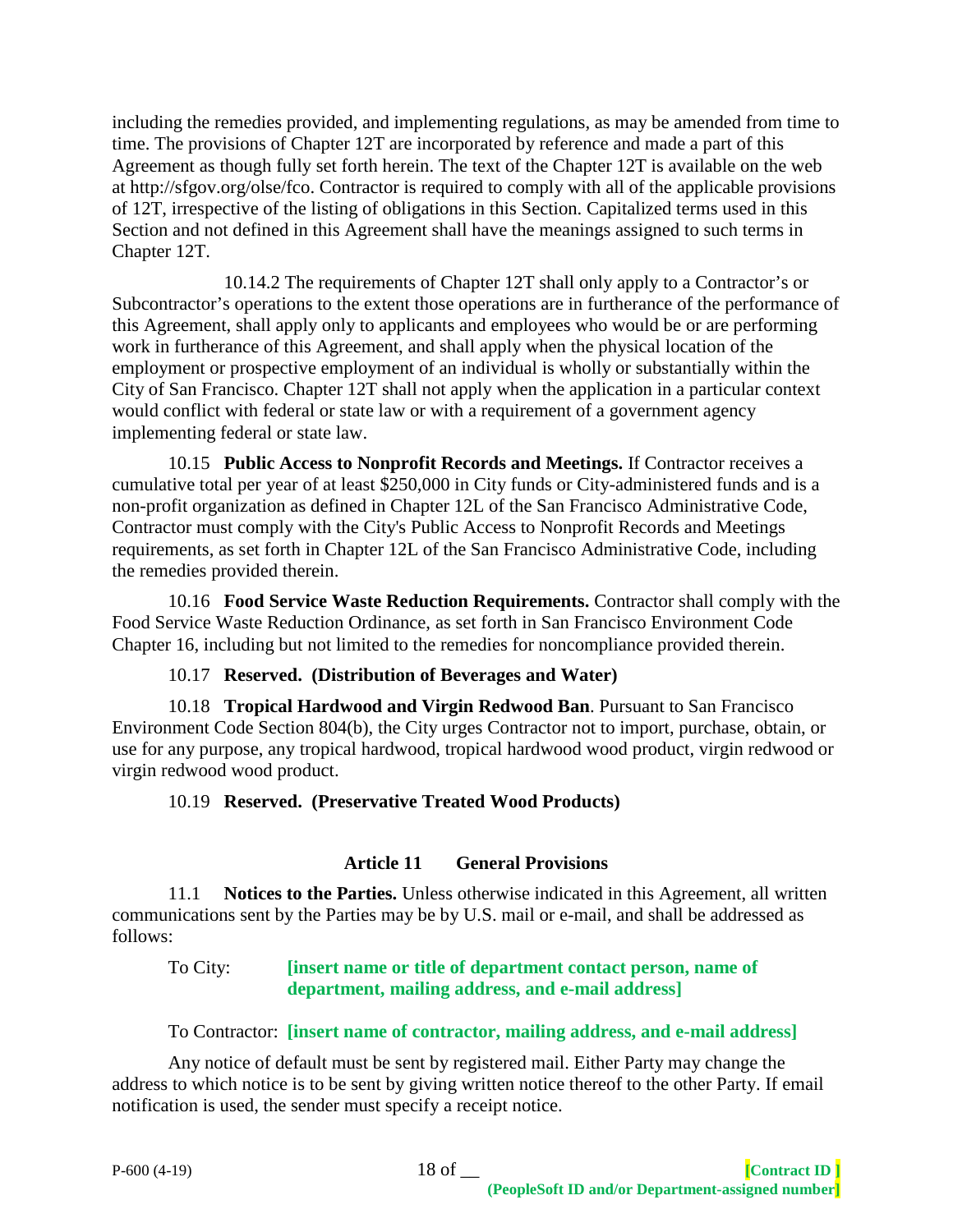11.2 **Compliance with Americans with Disabilities Act**. Contractor acknowledges that, pursuant to the Americans with Disabilities Act (ADA), programs, services and other activities provided by a public entity to the public, whether directly or through a contractor, must be accessible to the disabled public. Contractor shall provide the services specified in this Agreement in a manner that complies with the ADA and any and all other applicable federal, state and local disability rights legislation. Contractor agrees not to discriminate against disabled persons in the provision of services, benefits or activities provided under this Agreement and further agrees that any violation of this prohibition on the part of Contractor, its employees, agents or assigns will constitute a material breach of this Agreement. Contractor shall adhere to the requirements of the Americans with Disabilities Act of 1990 (ADA), as amended (42 U.S.C. Sec. 1201 et seq.), Section 508 of the Rehabilitation Act of 1973, as amended (29 U.S.C. Sec. 794d), and WCAG 2.0 and 2.1 as amended or updated from time to time.

11.3 **Incorporation of Recitals.** The matters recited above are hereby incorporated into and made part of this Agreement.

11.4 **Sunshine Ordinance.** Contractor acknowledges that this Agreement and all records related to its formation, Contractor's performance of Services, and City's payment are subject to the California Public Records Act, (California Government Code §6250 et. seq.), and the San Francisco Sunshine Ordinance, (San Francisco Administrative Code Chapter 67). Such records are subject to public inspection and copying unless exempt from disclosure under federal, state or local law.

11.5 **Modification of this Agreement**. This Agreement may not be modified, nor may compliance with any of its terms be waived, except as noted in Section 11.1, "Notices to Parties," regarding change in personnel or place, and except by written instrument executed and approved in the same manner as this Agreement. Contractor shall cooperate with Department to submit to the Director of CMD any amendment, modification, supplement or change order that would result in a cumulative increase of the original amount of this Agreement by more than 20% (CMD Contract Modification Form).

### 11.6 **Dispute Resolution Procedure**.

11.6.1 **Negotiation; Alternative Dispute Resolution.** The Parties will attempt in good faith to resolve any dispute or controversy arising out of or relating to the performance of services under this Agreement. If the Parties are unable to resolve the dispute, then, pursuant to San Francisco Administrative Code Section 21.36, Contractor may submit to the Contracting Officer a written request for administrative review and documentation of the Contractor's claim(s). Upon such request, the Contracting Officer shall promptly issue an administrative decision in writing, stating the reasons for the action taken and informing the Contractor of its right to judicial review. If agreed by both Parties in writing, disputes may be resolved by a mutually agreed-upon alternative dispute resolution process. If the parties do not mutually agree to an alternative dispute resolution process or such efforts do not resolve the dispute, then either Party may pursue any remedy available under California law. The status of any dispute or controversy notwithstanding, Contractor shall proceed diligently with the performance of its obligations under this Agreement in accordance with the Agreement and the written directions of the City. Neither Party will be entitled to legal fees or costs for matters resolved under this section.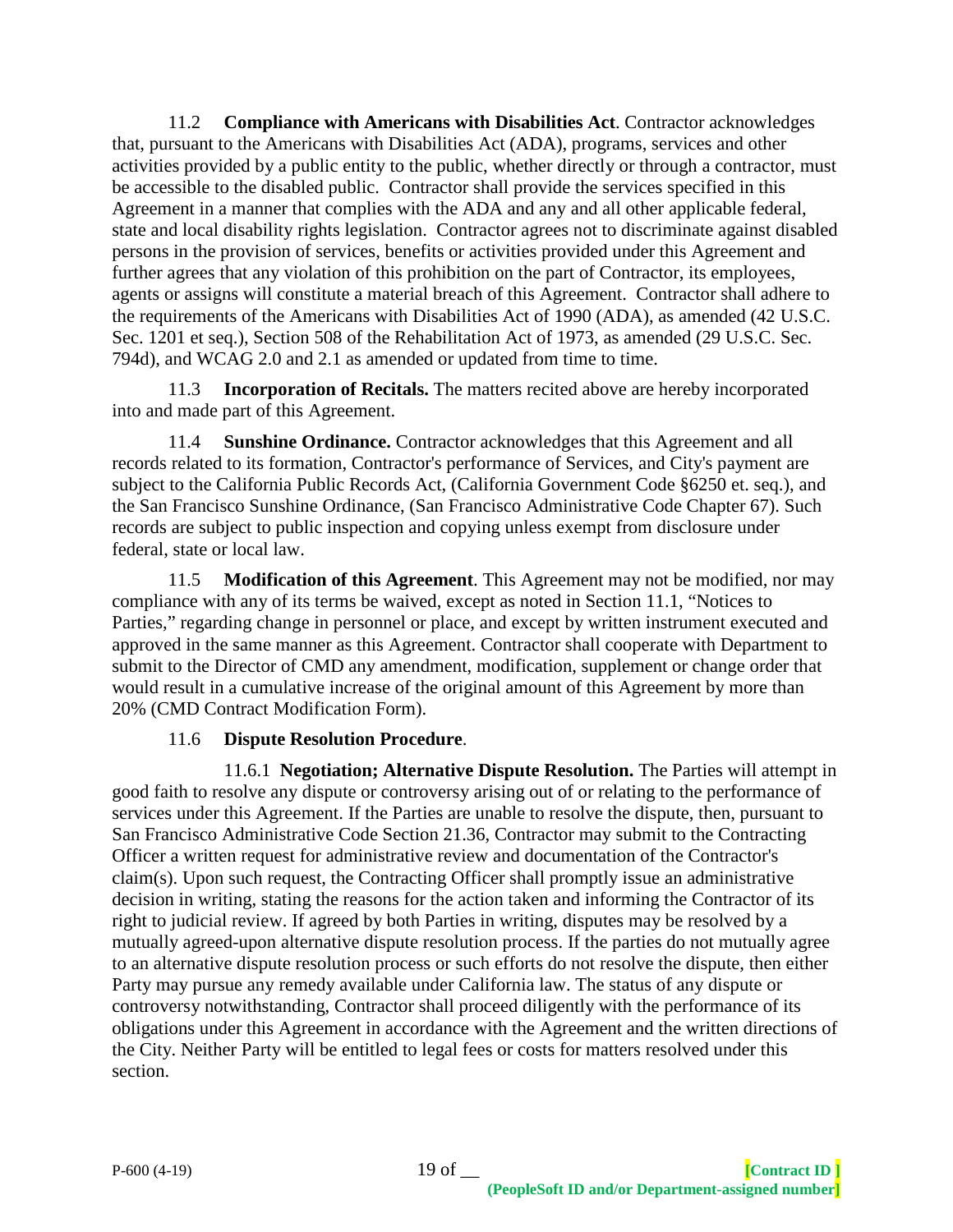11.6.2 **Government Code Claim Requirement.** No suit for money or damages may be brought against the City until a written claim therefor has been presented to and rejected by the City in conformity with the provisions of San Francisco Administrative Code Chapter 10 and California Government Code Section 900, et seq. Nothing set forth in this Agreement shall operate to toll, waive or excuse Contractor's compliance with the California Government Code Claim requirements set forth in San Francisco Administrative Code Chapter 10 and California Government Code Section 900, et seq.

11.7 **Agreement Made in California; Venue**. The formation, interpretation and performance of this Agreement shall be governed by the laws of the State of California. Venue for all litigation relative to the formation, interpretation and performance of this Agreement shall be in San Francisco.

11.8 **Construction.** All paragraph captions are for reference only and shall not be considered in construing this Agreement.

11.9 **Entire Agreement**. This contract sets forth the entire Agreement between the parties, and supersedes all other oral or written provisions. This Agreement may be modified only as provided in Section 11.5, "Modification of this Agreement."

11.10 **Compliance with Laws**. Contractor shall keep itself fully informed of the City's Charter, codes, ordinances and duly adopted rules and regulations of the City and of all state, and federal laws in any manner affecting the performance of this Agreement, and must at all times comply with such local codes, ordinances, and regulations and all applicable laws as they may be amended from time to time.

11.11 **Severability**. Should the application of any provision of this Agreement to any particular facts or circumstances be found by a court of competent jurisdiction to be invalid or unenforceable, then (i) the validity of other provisions of this Agreement shall not be affected or impaired thereby, and (ii) such provision shall be enforced to the maximum extent possible so as to effect the intent of the parties and shall be reformed without further action by the parties to the extent necessary to make such provision valid and enforceable.

11.12 **Cooperative Drafting**. This Agreement has been drafted through a cooperative effort of City and Contractor, and both Parties have had an opportunity to have the Agreement reviewed and revised by legal counsel. No Party shall be considered the drafter of this Agreement, and no presumption or rule that an ambiguity shall be construed against the Party drafting the clause shall apply to the interpretation or enforcement of this Agreement.

11.13 **Order of Precedence.** Contractor agrees to perform the services described below in accordance with the terms and conditions of this Agreement, implementing task orders, the RFP, and Contractor's proposal dated [Insert Date of Proposal]. The RFP and Contractor's proposal are incorporated by reference as though fully set forth herein. Should there be a conflict of terms or conditions, this Agreement and any implementing task orders shall control over the RFP and the Contractor's proposal. If the Appendices to this Agreement include any standard printed terms from the Contractor, Contractor agrees that in the event of discrepancy, inconsistency, gap, ambiguity, or conflicting language between the City's terms and Contractor's printed terms attached, the City's terms shall take precedence, followed by the procurement issued by the department, Contractor's proposal, and Contractor's printed terms, respectively.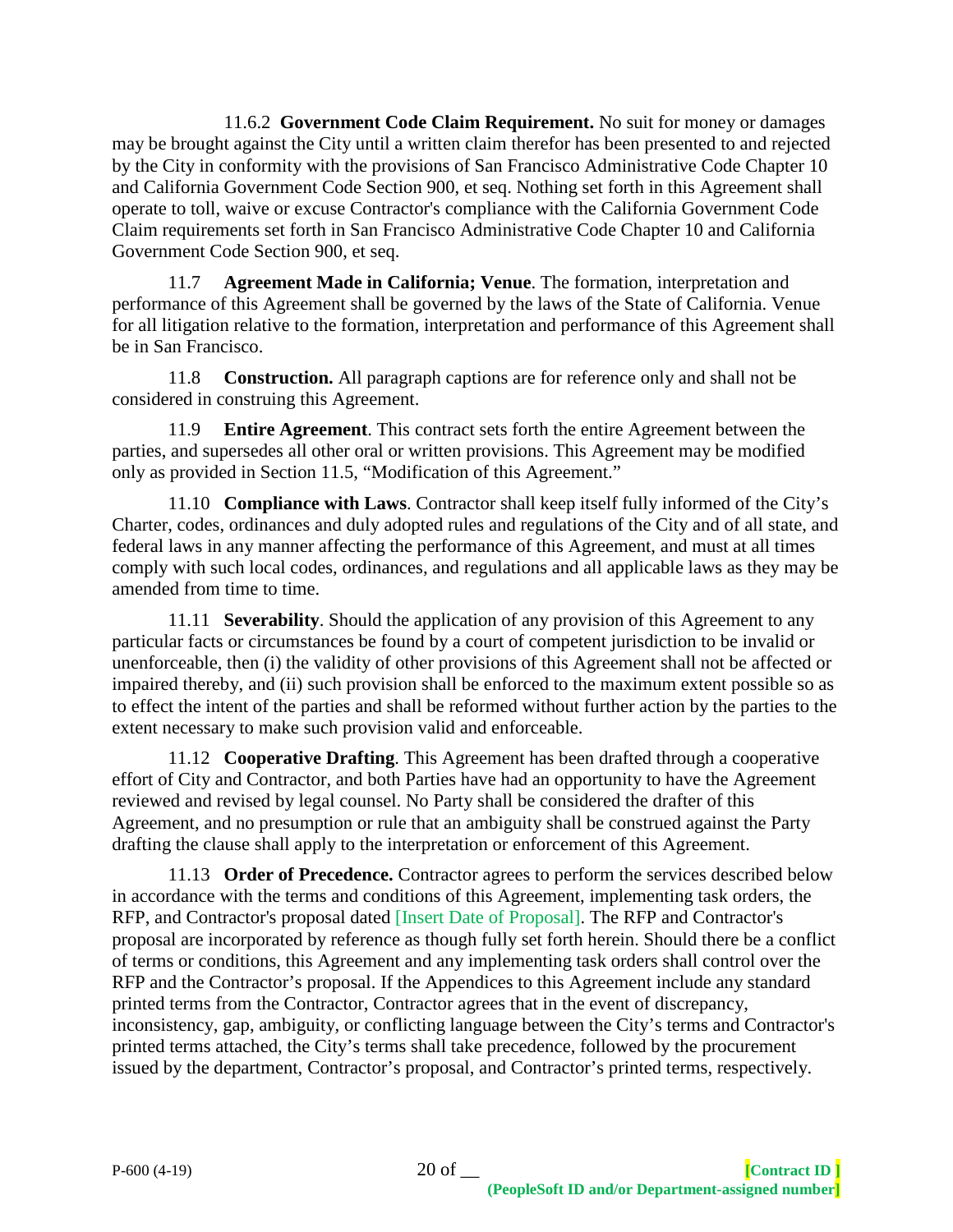11.14 **Notification of Legal Requests.** Contractor shall immediately notify City upon receipt of any subpoenas, service of process, litigation holds, discovery requests and other legal requests ("Legal Requests") related to all data given to Contractor by City in the performance of this Agreement ("City Data" or "Data"), or which in any way might reasonably require access to City's Data, and in no event later than 24 hours after it receives the request. Contractor shall not respond to Legal Requests related to City without first notifying City other than to notify the requestor that the information sought is potentially covered under a non-disclosure agreement. Contractor shall retain and preserve City Data in accordance with the City's instruction and requests, including, without limitation, any retention schedules and/or litigation hold orders provided by the City to Contractor, independent of where the City Data is stored.

### **Article 12 Department Specific Terms**

12.1 **Reserved**.

# **Article 13 Data and Security**

#### 13.1 **Nondisclosure of Private, Proprietary or Confidential Information.**

13.1.1 **Protection of Private Information.** If this Agreement requires City to disclose "Private Information" to Contractor within the meaning of San Francisco Administrative Code Chapter 12M, Contractor and subcontractor shall use such information only in accordance with the restrictions stated in Chapter 12M and in this Agreement and only as necessary in performing the Services. Contractor is subject to the enforcement and penalty provisions in Chapter 12M.

13.1.2 **Confidential Information.** In the performance of Services, Contractor may have access to City's proprietary or Confidential Information, the disclosure of which to third parties may damage City. If City discloses proprietary or Confidential Information to Contractor, such information must be held by Contractor in confidence and used only in performing the Agreement. Contractor shall exercise the same standard of care to protect such information as a reasonably prudent contractor would use to protect its own proprietary or Confidential Information.

### 13.2 **Reserved. (Payment Card Industry ("PCI") Requirements)**

13.3 **Reserved. (Business Associate Agreement)**

### 13.4 **Management of City Data and Confidential Information**

13.4.1 **Access to City Data**. City shall at all times have access to and control of all data given to Contractor by City in the performance of this Agreement ("City Data" or "Data"), and shall be able to retrieve it in a readable format, in electronic form and/or print, at any time, at no additional cost.

13.4.2 **Use of City Data and Confidential Information.** Contractor agrees to hold City's Confidential Information received from or created on behalf of the City in strictest confidence. Contractor shall not use or disclose City's Data or Confidential Information except as permitted or required by the Agreement or as otherwise authorized in writing by the City. Any work using, or sharing or storage of, City's Confidential Information outside the United States is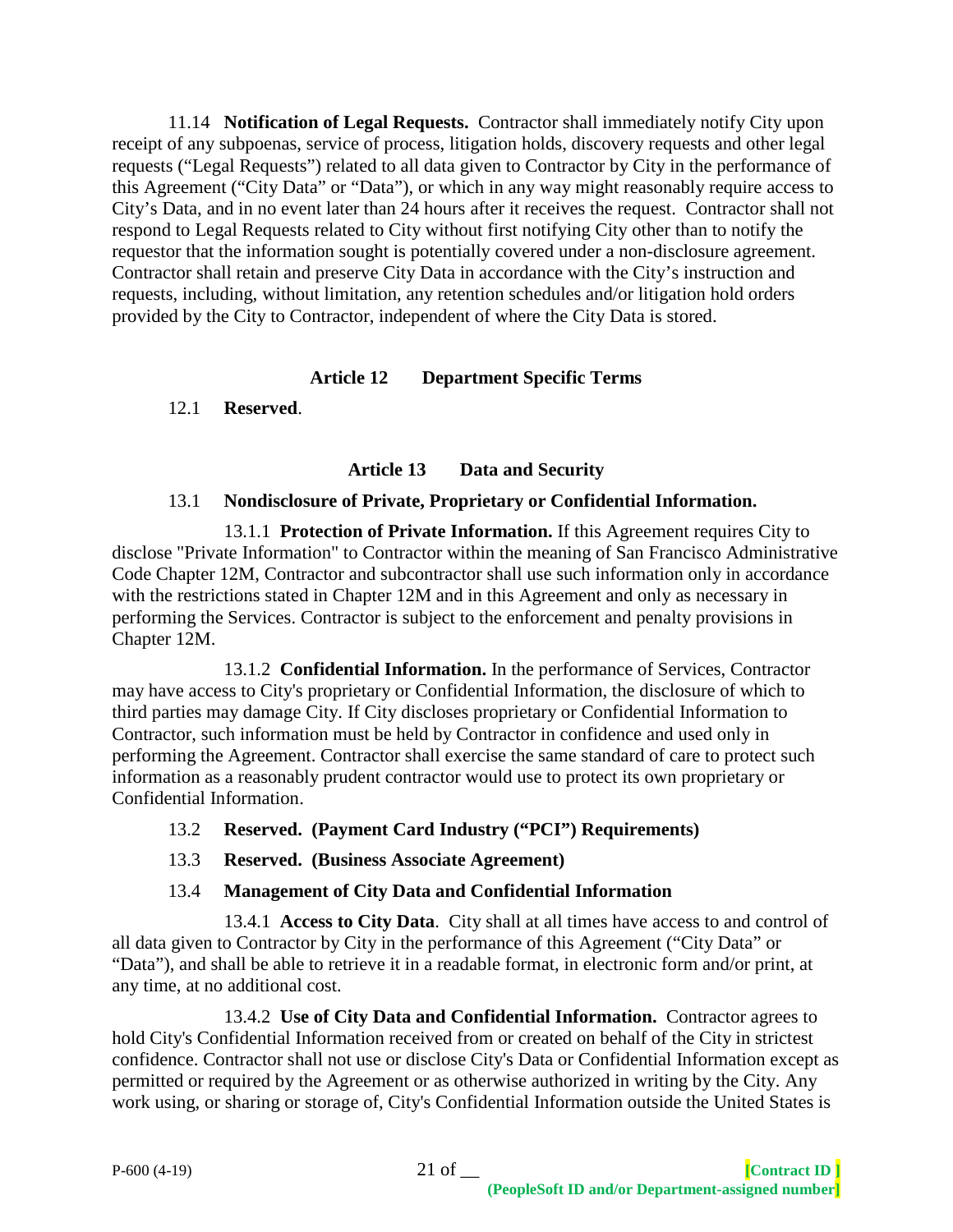subject to prior written authorization by the City. Access to City's Confidential Information must be strictly controlled and limited to Contractor's staff assigned to this project on a need-to-know basis only. Contractor is provided a limited non-exclusive license to use the City Data or Confidential Information solely for performing its obligations under the Agreement and not for Contractor's own purposes or later use. Nothing herein shall be construed to confer any license or right to the City Data or Confidential Information, by implication, estoppel or otherwise, under copyright or other intellectual property rights, to any third-party. Unauthorized use of City Data or Confidential Information by Contractor, subcontractors or other third-parties is prohibited. For purpose of this requirement, the phrase "unauthorized use" means the data mining or processing of data, stored or transmitted by the service, for commercial purposes, advertising or advertising-related purposes, or for any purpose other than security or service delivery analysis that is not explicitly authorized.

13.4.3 **Disposition of Confidential Information**. Upon termination of Agreement or request of City, Contractor shall within forty-eight (48) hours return all Confidential Information which includes all original media. Once Contractor has received written confirmation from City that Confidential Information has been successfully transferred to City, Contractor shall within ten (10) business days purge all Confidential Information from its servers, any hosted environment Contractor has used in performance of this Agreement, work stations that were used to process the data or for production of the data, and any other work files stored by Contractor in whatever medium. Contractor shall provide City with written certification that such purge occurred within five (5) business days of the purge.

### **Article 14 MacBride And Signature**

14.1 **MacBride Principles - Northern Ireland**. The provisions of San Francisco Administrative Code §12F are incorporated herein by this reference and made part of this Agreement. By signing this Agreement, Contractor confirms that Contractor has read and understood that the City urges companies doing business in Northern Ireland to resolve employment inequities and to abide by the MacBride Principles, and urges San Francisco companies to do business with corporations that abide by the MacBride Principles.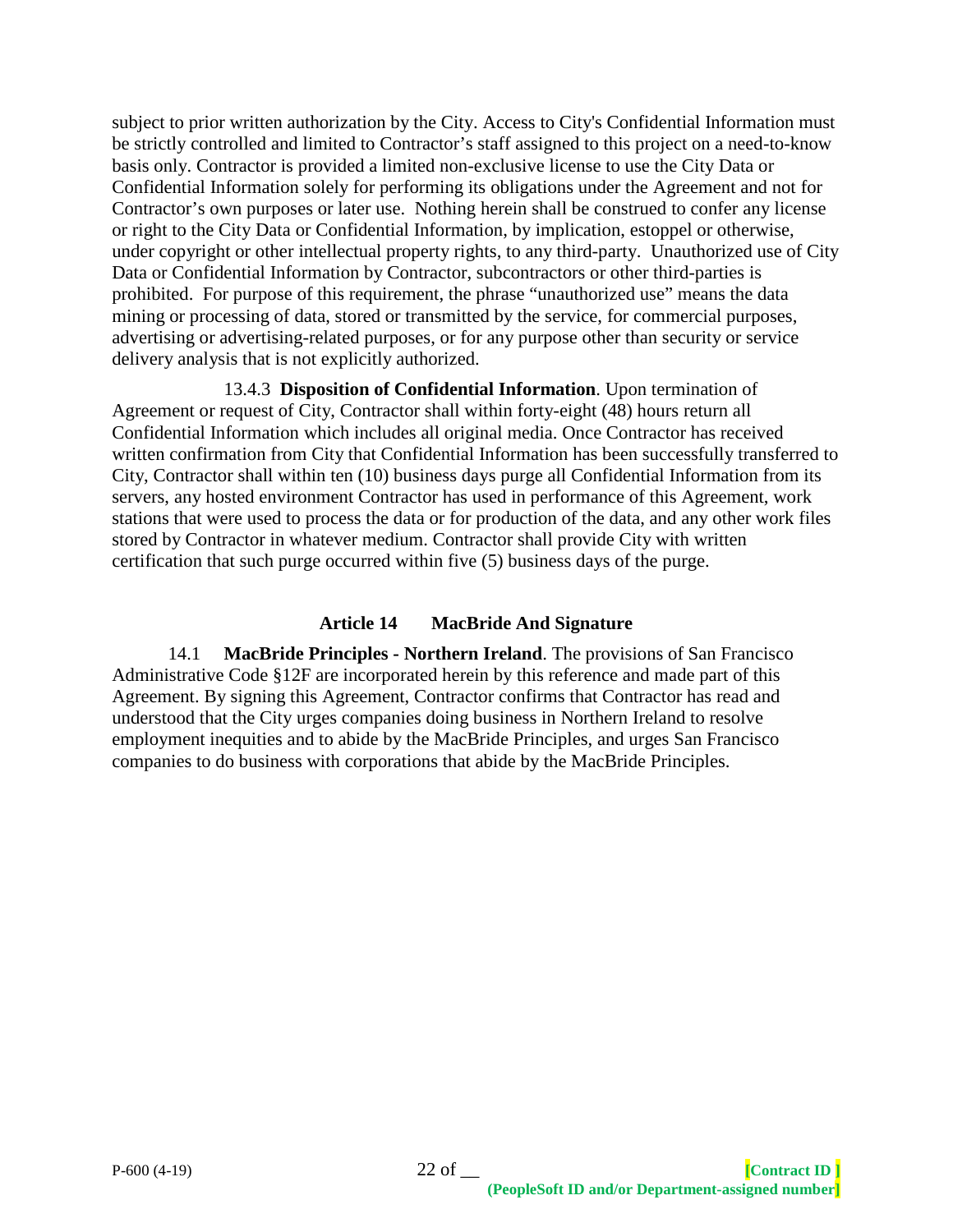IN WITNESS WHEREOF, the parties hereto have executed this Agreement on the day first mentioned above.

### **CITY**

### **CONTRACTOR**

Recommended by:

**[company name]**

**[name] [title] [department]** **[name of authorized representative] [title] [optional: address] [optional: city, state, ZIP]**

City Supplier Number: **[Supplier Number]**

\_\_\_\_\_\_\_\_\_\_\_\_\_\_\_\_\_\_\_\_\_\_\_\_\_\_\_\_\_\_\_\_\_\_\_\_\_

Approved as to Form:

Dennis J. Herrera City Attorney

By: \_\_\_\_\_\_\_\_\_\_\_\_\_\_\_\_\_\_\_\_\_\_\_\_\_\_\_\_\_\_\_\_

**[name of Deputy City Attorney]** Deputy City Attorney

\_\_\_\_\_\_\_\_\_\_\_\_\_\_\_\_\_\_\_\_\_\_\_\_\_\_\_\_\_\_\_\_\_\_\_

Approved: Alaric Degrafinried Director of the Office of Contract Administration, and Purchaser

By: \_\_\_\_\_\_\_\_\_\_\_\_\_\_\_\_\_\_\_\_\_\_\_\_\_ [name of Purchaser or "Name:\_\_\_\_\_\_\_\_\_\_\_\_\_\_\_"]

### **Appendices**

- A: Scope of Services
- B: Calculation of Charges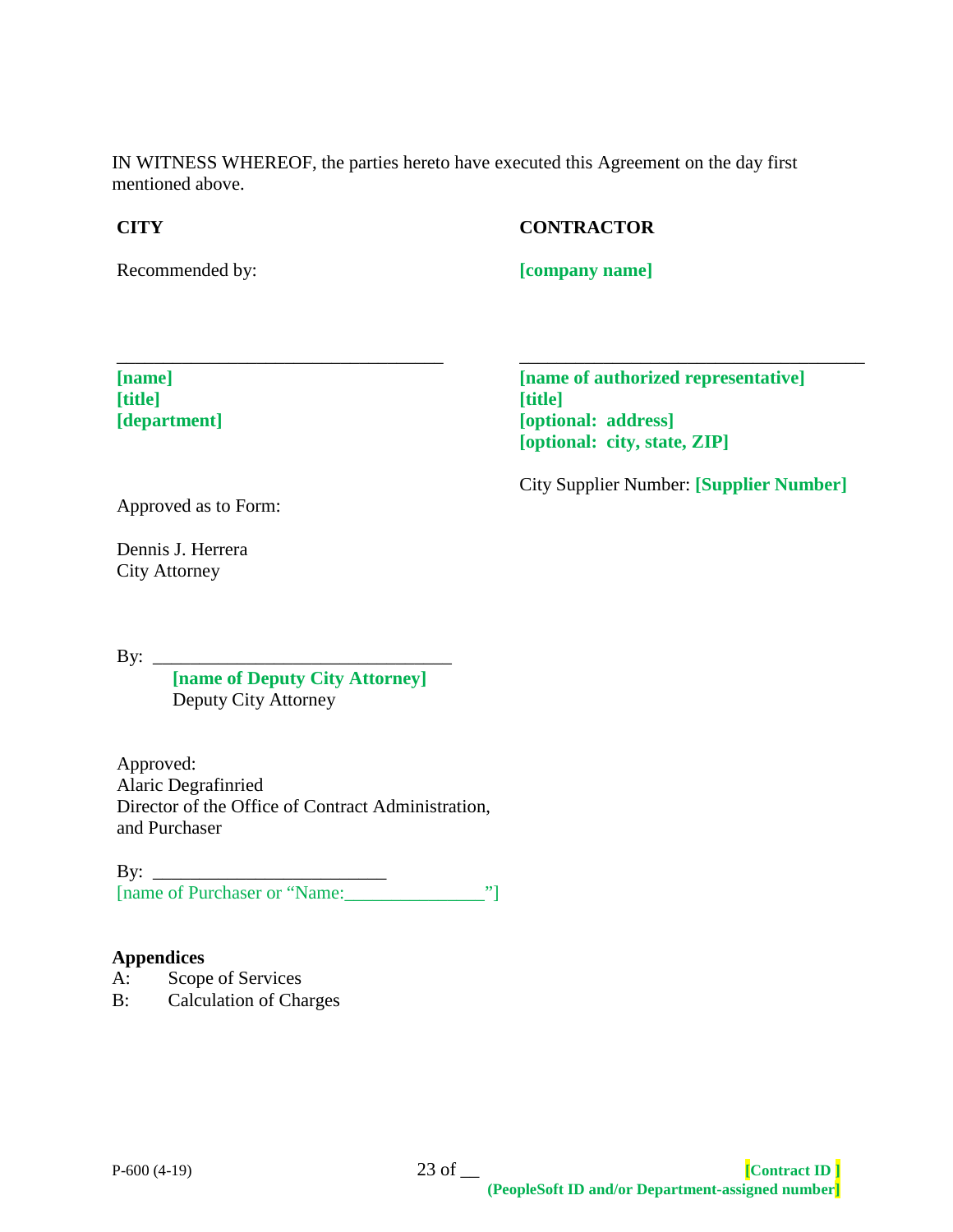### **Appendix A Scope of Services**

#### **1. Description of Services**

Contractor agrees to perform the following Services:

All written Deliverables, including any copies, shall be submitted on recycled paper and printed on double-sided pages to the maximum extent possible.

2. **Services Provided by Attorneys.** Any services to be provided by a law firm or attorney must be reviewed and approved in writing in advance by the City Attorney. No invoices for services provided by law firms or attorneys, including, without limitation, as subcontractors of Contractor, will be paid unless the provider received advance written approval from the City Attorney.

**3. Reports.** Contractor shall submit written reports as requested by the **[insert name of department]**. Format for the content of such reports shall be determined by the **[insert name of department]**. The timely submission of all reports is a necessary and material term and condition of this Agreement. The reports, including any copies, shall be submitted on recycled paper and printed on double-sided pages to the maximum extent possible.

### **4. Department Liaison**

In performing the Services provided for in this Agreement, Contractor's liaison with the **[insert name of department]** will be **[insert name of contact person in department]**.